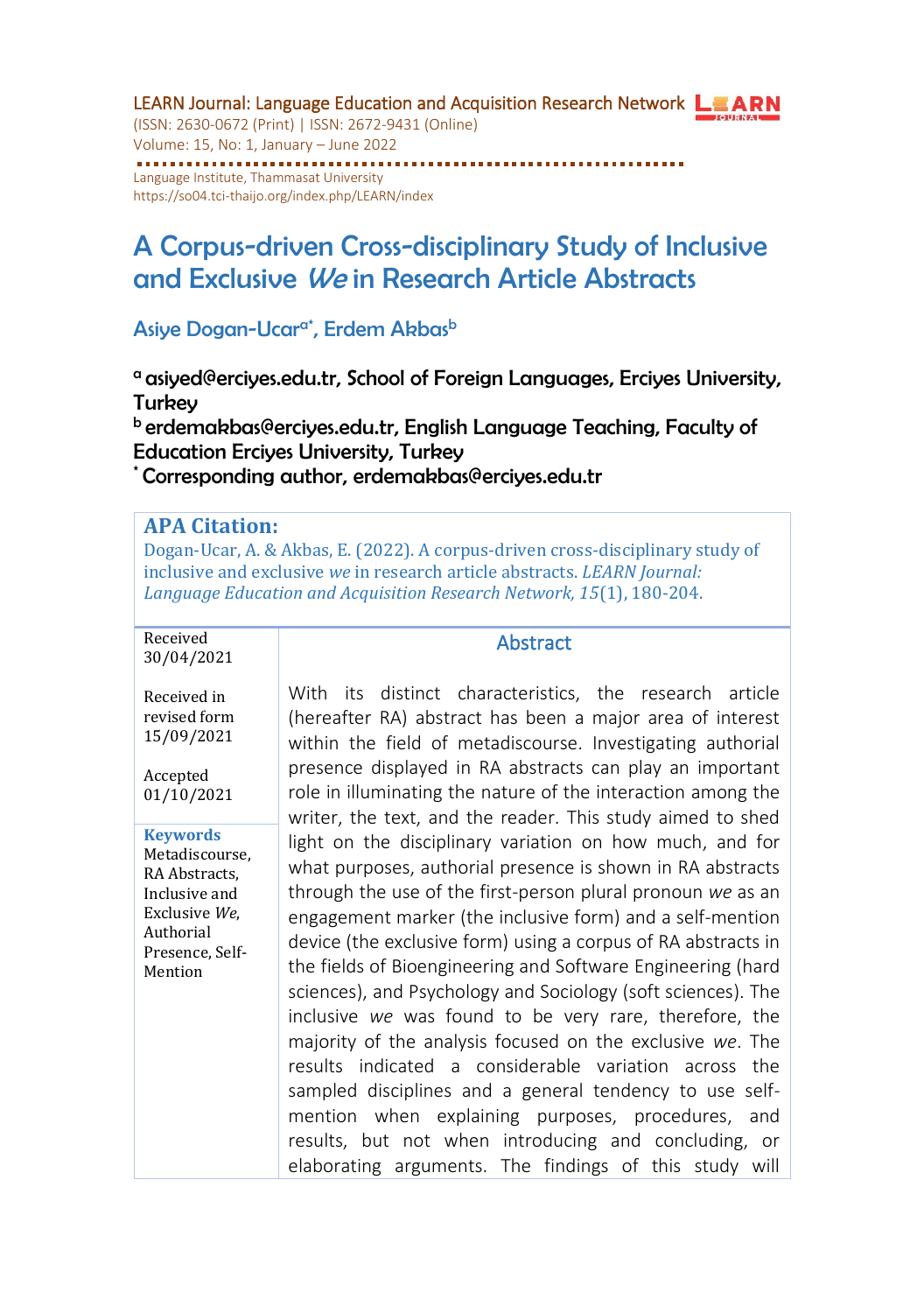| contribute to a deeper understanding of the disciplinary |
|----------------------------------------------------------|
| variation in the use and communicative functions of we,  |
| which could enhance academic writing practices.          |

#### **Introduction**

Academic writing is a major area of interest within the field of applied linguistics. Academic texts, especially scholarly ones, have so far attracted considerable attention because of their critical role in providing an understanding of their disciplines (Hyland, 2004). Writing is "what academics principally do", and written texts, as products of disciplinary discourses, are full of information about their social practices (Hyland, 2004, p. 2). This is because academic writing is never a solitary activity. On the contrary, with the writer interacting with the text and the members of the discourse community as the future readers, it may well be considered as "a social and communicative engagement" (Hyland & Tse, 2004, p. 156). In this regard, looking at academic writing through the lens of metadiscourse, which can be defined as "the set of tools enabling the involved parties to establish relationships" (Akbaş & Hatipoğlu, 2018, p. 767), allows researchers to shed light on the interaction among the writer, the text, and the reader.

In Hyland's (2005) interpersonal model, metadiscourse is comprised of two dimensions: the interactive dimension, which helps to guide the reader through the text with the use of *transitions*, *frame markers*, *endophoric markers*, *evidentials* and *code glosses*, and the interactional dimension, which involves the reader in the text with the use of *hedges*, *boosters*, *attitude markers*, *engagement markers* and *selfmentions*. While there is a considerable amount of research on the five sub-categories of each dimension mentioned above in the context of academic writing (i.e., Akbaş, 2012; Akbaş, 2014; Akbaş & Hardman, 2018; Cao & Hu, 2014; Chen & Hu, 2020; Gillaerts & Van de Velde, 2010; Golmohammadi et al., 2014; Hu & Cao, 2015; Hyland & Jiang, 2016; Jiang & Hyland, 2017; Kawase, 2015; Kim & Lim, 2013; Mu et al., 2015; Mur-Dueñas, 2011), there have been fewer studies (Harwood, 2005a, 2005b) on the pronoun *we*, which could belong to both 'engagement markers' and 'self-mention' subcategories of the interactional domain with its inclusive and exclusive forms. The need to address the complex nature of the inclusive and exclusive *we* is critical because "[c]onflicting advice in textbooks and style guides and the apparently diverse conventions of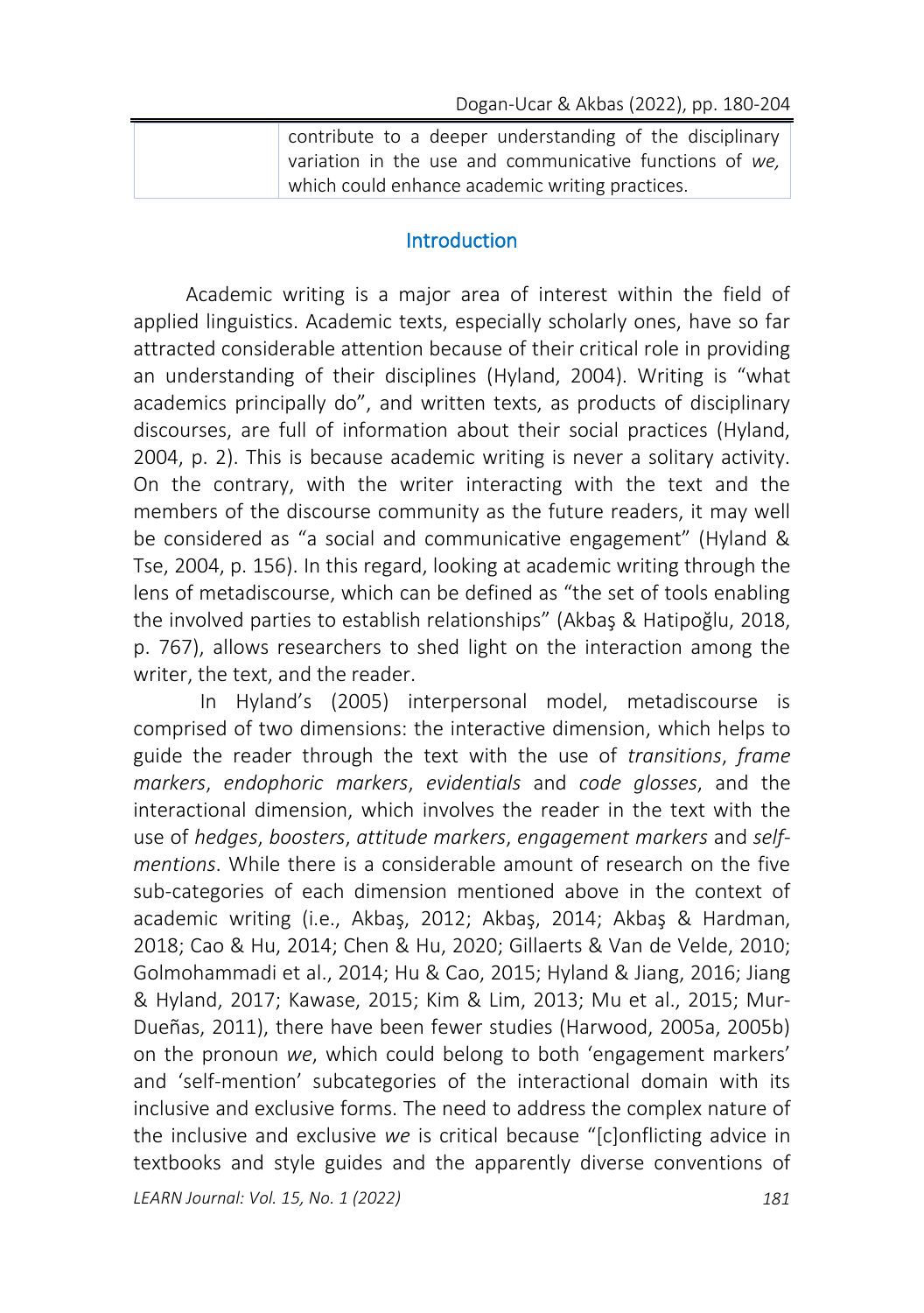different disciplines" (Hyland, 2001, p. 207) make it difficult for students, teachers, and even for experienced writers to decide how much, if any, authorial presence is acceptable. In this respect, knowing more about the diverse disciplinary practices might help them make more conscious choices. As Becher (1994) argues, an awareness of disciplinary variations is instrumental, and sometimes fundamental, whilst carrying out research. Therefore, the present cross-disciplinary study aims to contribute to research by investigating the use and communicative functions of the inclusive and exclusive *we* in a critical section of one of the most common genres of academic writing, more specifically in research article (RA) abstracts.

## Literature Review

There is a growing body of research that recognises the importance of RA abstracts as a distinct genre in the context of academic writing (Akbaş, 2012; Gillaerts & Van de Velde, 2010; Hyland, 2004; Jiang & Hyland, 2017; Salager-Meyer, 1990). RA abstracts attract increasing interest due to various reasons. First, in their abstracts, which represent a "crystallization of the whole article" (Salager-Meyer, 1990, p.367), writers usually perform certain rhetorical moves with useful functions creating an organizational pattern that is similar to the RA itself, as can be seen in Hyland's (2004) classification (see Table 1).

## Table 1

| Move         | <b>Function</b>                                                        |
|--------------|------------------------------------------------------------------------|
| Introduction | Establishes context of the paper and motivates the research or         |
|              | discussion.                                                            |
| Purpose      | Indicates purpose, thesis or hypothesis, outlines the intention behind |
|              | the paper.                                                             |
| Method       | Provides information on design, procedures, assumptions, approach,     |
|              | data, etc.                                                             |
| Product      | States main findings or results, the argument, or what was             |
|              | accomplished.                                                          |
| Conclusion   | Interprets or extends results beyond scope of paper, draws inferences, |
|              | points to applications or wider implications.                          |

*Hyland's (2004) Classification of Rhetorical Moves in Article Abstracts*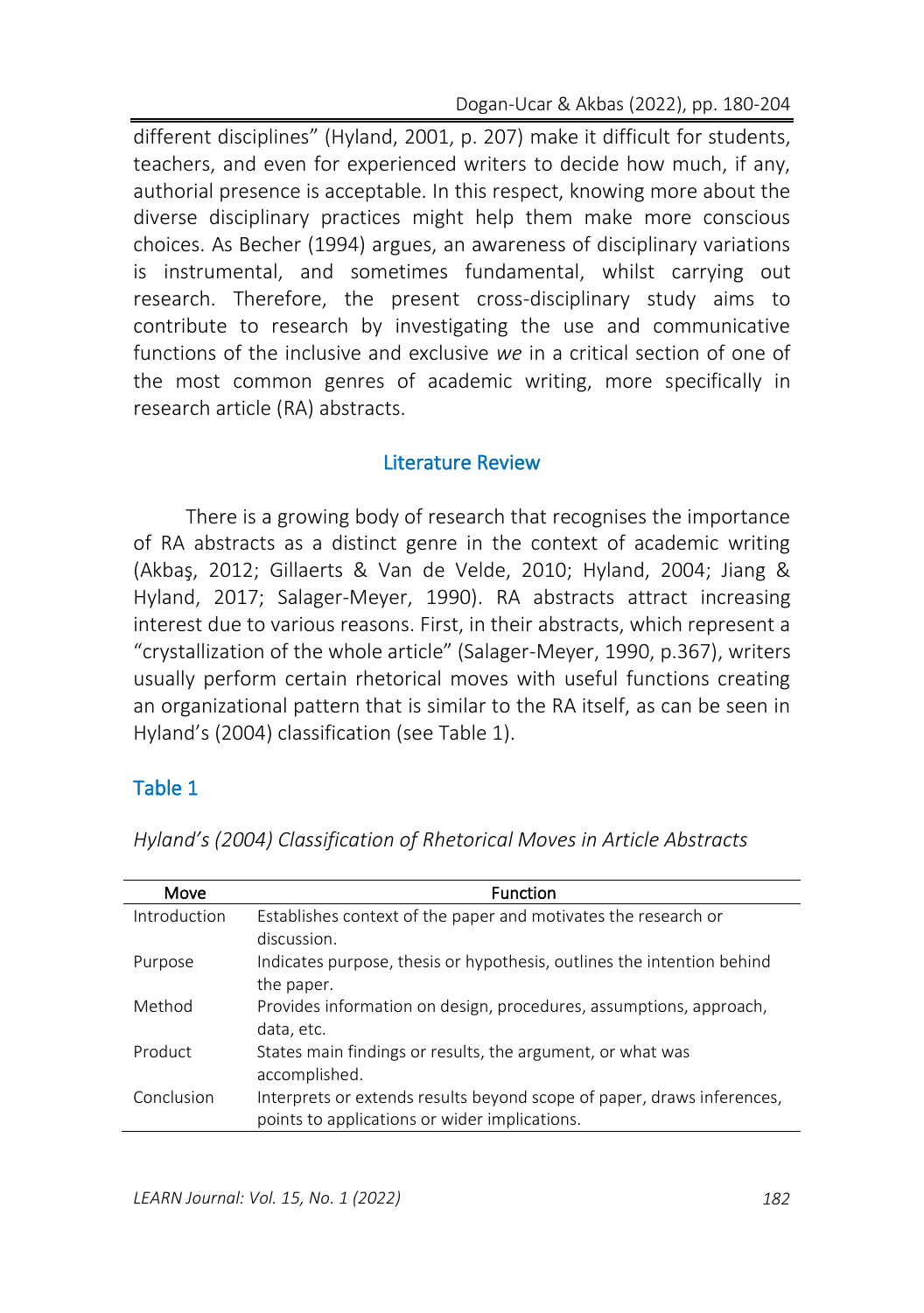Second, considering the enormous amount of the published research in any given discipline, academics may use abstracts to keep up with the recent publications, and then briefly looking at the remaining parts (Salager-Meyer, 1990). Another reason for their importance is that abstracts, being the first thing read after the title, have a significant effect on the readers' decision on whether they continue reading or not (Hyland, 2004). Thus, the writer of an abstract would need to make important organizational and linguistic decisions regarding both the structure and the propositional content of it.

One of these decisions might also be related to how and how much authorial presence will be shown. Some writers might take on the role of, echoing Hyland's (2001) metaphor, 'humble servants of the discipline' and use impersonal language to reflect the empirical and objective nature of their research and/or to stress the collective nature of academic knowledge or responsibility. Some may prefer to place themselves somewhere towards the end of Tang and John's (1999) continuum of authorial presence, displaying a powerful authorial presence by taking on the roles of "I as opinion-holder" or "I as originator" (p. 29). However, for many, the question may be that of seeking a balance between their "authority as expert-knower" and "humility as disciplinary servant" (Hyland, 2005, p. 91). Kuo (1999) draws our attention to the dilemma writers could face when trying to claim the significance and contributions of their research and at the same time, trying to display modesty seeking approval and acceptance. Here, as one of the metadiscoursal devices that could help to achieve a balance, the first-person plural pronoun *we* could serve writers with its inclusive and exclusive forms. While the inclusive *we* is an engagement marker referring to the writer and the potential reader together, and thus establishing a shared membership to the same disciplinary community, the exclusive *we* is a self-mention device referring to the writers as the agents. Indeed, data from several studies suggest that we, with both its forms, is the most commonly used personal pronoun in RAs (Jasim Al-Shujairi, 2020; Wang et al., 2021).

In his studies, Harwood (2005a, 2005b) provides in-depth analyses of the use and functions of inclusive and exclusive *we* in RAs. Writers sometimes move between the inclusive and exclusive forms to construct novelty or use inclusive *we* to describe disciplinary practices and sometimes to critique them (Harwood, 2005b). They also elaborate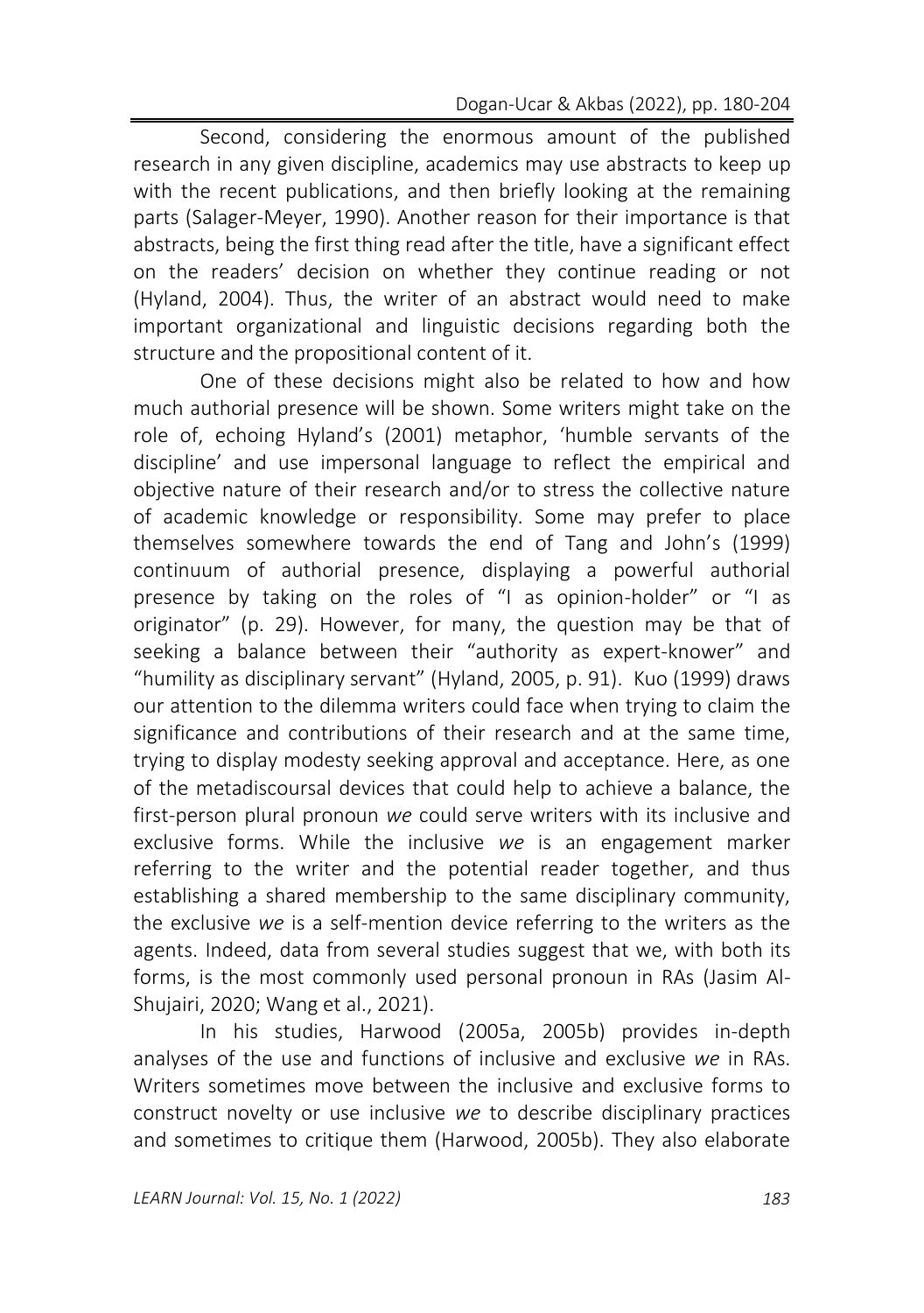arguments, ask questions on behalf of the community, provide methodological description, and act as a discourse guide through the use of *we.* In addition, the pronoun *we* can also be used to create a selfpromotional tone to the RAs when personalizing claims, highlighting procedural soundness and uniqueness and giving self-citations (Harwood, 2005a). As can be seen Table 2, Hyland (2002) also identifies certain functions of self-mentions in his study that compares student reports and RAs.

## Table 2

| <b>Function</b>                 | Explanation                                                                                      |
|---------------------------------|--------------------------------------------------------------------------------------------------|
| Stating a goal/purpose          | Stating discoursal purposes to signal intentions and<br>provide an overt structure for the texts |
| Explaining a procedure          | Describing the research procedures used                                                          |
| Stating results or claims       | Stating results and making knowledge claims                                                      |
| <b>Expressing self-benefits</b> | Commenting on what was personally gained from the<br>project                                     |
| Elaborating an argument         | Giving opinions                                                                                  |

*Hyland's (2002) Classification of Discourse Functions of Self-mention* 

Hyland's (2002) classification has been taken as a starting point and adapted by several studies. Walková (2019) compares L1 English, L1 Slovak, and L2 English writing by Slovak writers and finds that *describing or explaining a research decision or procedure* and *stating a purpose, intention or focus* are used more frequently than other functions. Using a corpus of linguistics RAs from the Institute for Scientific Information (ISI) and Iraqi local journals, Jasim Al-Shujairi (2020) further supports the finding that *explaining a procedure* and *stating a goal/purpose* are the most common functions attached to the uses of self-mentions as in Hyland' s (2002) study. Furthermore, in their longitudinal study, Hyland and Jiang (2017) discuss the informal tone that the use of self-mention pronouns could add to the language used in RAs of different disciplines and report an increase in their uses in hard sciences. In another longitudinal study, Hyland and Jiang (2018) confirm their previous findings related to the increasing use of self-mention pronouns, especially in hard sciences, and indicate a growing trend towards more explicit authorial presence. The hard versus soft science distinction that appeared in these studies is a convenient way of looking at the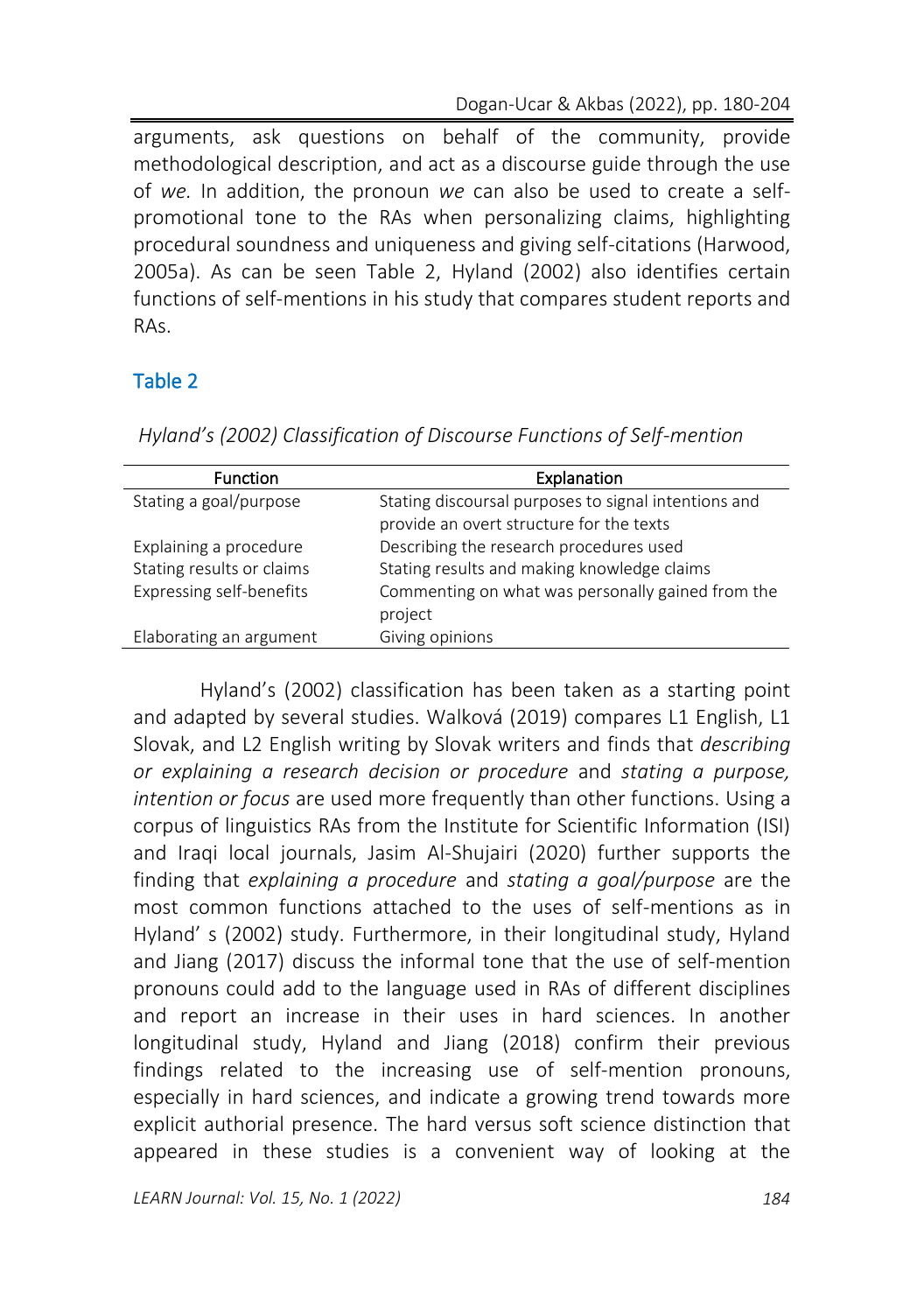disciplinary groups that Becher (1994) refers as "academic tribes, each with their own set of intellectual values and their own patch of cognitive theory" (p.153). These disciplinary variations can manifest themselves in the ways research is communicated to its audience in academic texts (Becher & Trowler, 2001). As highlighted by Omidian et al. (2018), researchers from hard and soft sciences do have different priorities when presenting their research in their abstracts. In light of the abovementioned research, the present study attempts to contribute to a deeper understanding of the disciplinary variations in the uses and communicative functions of the inclusive and exclusive *we* in RA abstracts.

## **Methodology**

For the present corpus-driven cross-disciplinary study, a corpus of a total of 200 RA abstracts was constructed, with 100 abstracts from hard sciences and 100 abstracts from soft sciences using the corpus generation tool, *AntCorGen Version 1.1.2* (Anthony, 2019). For the hard sciences, an equal number (50) of RA abstracts from the disciplines of Bioengineering (hereafter BE) and Software Engineering (hereafter SE) was randomly chosen based on the criterion of the biggest numbers of RAs representing Engineering and Technology (9,573 and 5,129, respectively) in the PLOS ONE research database that AntCorGen operates on. In the same vein, disciplines of Psychology (hereafter PSY) and Sociology (hereafter SOC) were chosen to represent soft sciences (with 37,846 and 11,552 RAs respectively under the title of Social Sciences by AntCorGen). As a result, a corpus of 45,683 words was compiled as shown in Table 3 below.

### Table 3

| Major Discipline | <b>Minor Discipline</b> | Number of RA abstracts | Words  |
|------------------|-------------------------|------------------------|--------|
| Hard Sciences    | BE                      | 50                     | 13,689 |
|                  | SE                      | 50                     | 10,206 |
| Soft Sciences    | <b>PSY</b>              | 50                     | 10,203 |
|                  | SOC.                    | 50                     | 11,585 |
| Total            |                         | 200                    | 45,683 |

*Number of RA Abstracts and Words in the Corpus*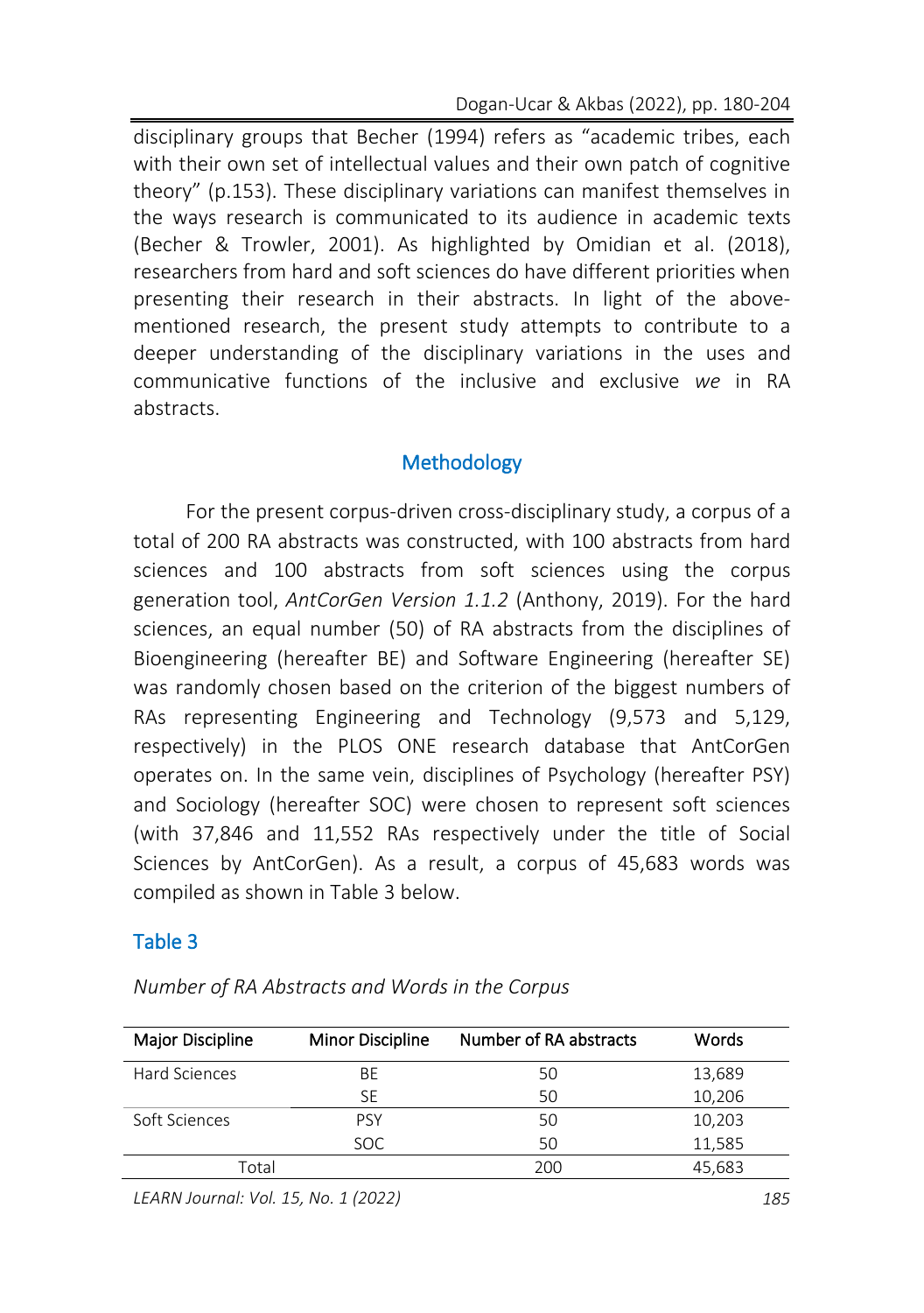*AntConc Version 3.5.9* (Anthony, 2020) was used to find the instances of *we* in the corpus. Although the uses of our and us also existed in the corpus, they were not included in the present study since this study only focuses on the subject pronoun form of the inclusive and exclusive *we*. We then manually analysed each instance to determine whether it functions either inclusively or exclusively. After this initial analysis, instances of inclusive and exclusive *we* were categorized based on their communicative functions, using the framework developed by the present researchers (see Table 4) based on Hyland's (2002) framework of discourse functions of self-mentions and Hyland's (2004) framework of rhetorical moves in article abstracts.

## Table 4

| <b>Function</b>                       | Explanation                                |
|---------------------------------------|--------------------------------------------|
| Introducing the study (INT)           | Establishing the context or motivation for |
|                                       | the research                               |
| Stating a discoursal purpose (DP)     | Providing a structure for the paper        |
| Stating the purpose of the study (PS) | Indicating the purpose of the study or the |
|                                       | hypothesis behind it                       |
| Explaining a procedure (PRO)          | Providing information on research          |
|                                       | procedures/methodology                     |
| Stating results (R)                   | Stating main results/findings or what was  |
|                                       | accomplished based on the results          |
| Elaborating an argument (A)           | Giving opinions                            |
| Concluding the study (C)              | Interpreting or extending the results or   |
|                                       | pointing to applications or wider          |
|                                       | implications                               |

*Communicative Functions of Inclusive and Exclusive We in RA Abstracts*

There were a number of reasons for developing a new framework for the purposes of the present study. Firstly, two functional categories, introducing the study and concluding the study, were added since initial analysis revealed that some instances of *we* do not fit into the existing categories in Hyland's framework. In addition, two categories for the 'purposes' were added because writers of certain disciplines were found to show more tendency to use the exclusive *we* to state the purpose of their study while the others used it more to provide the purpose of their paper. *Since* Hyland's (2002) framework did not make a distinction on the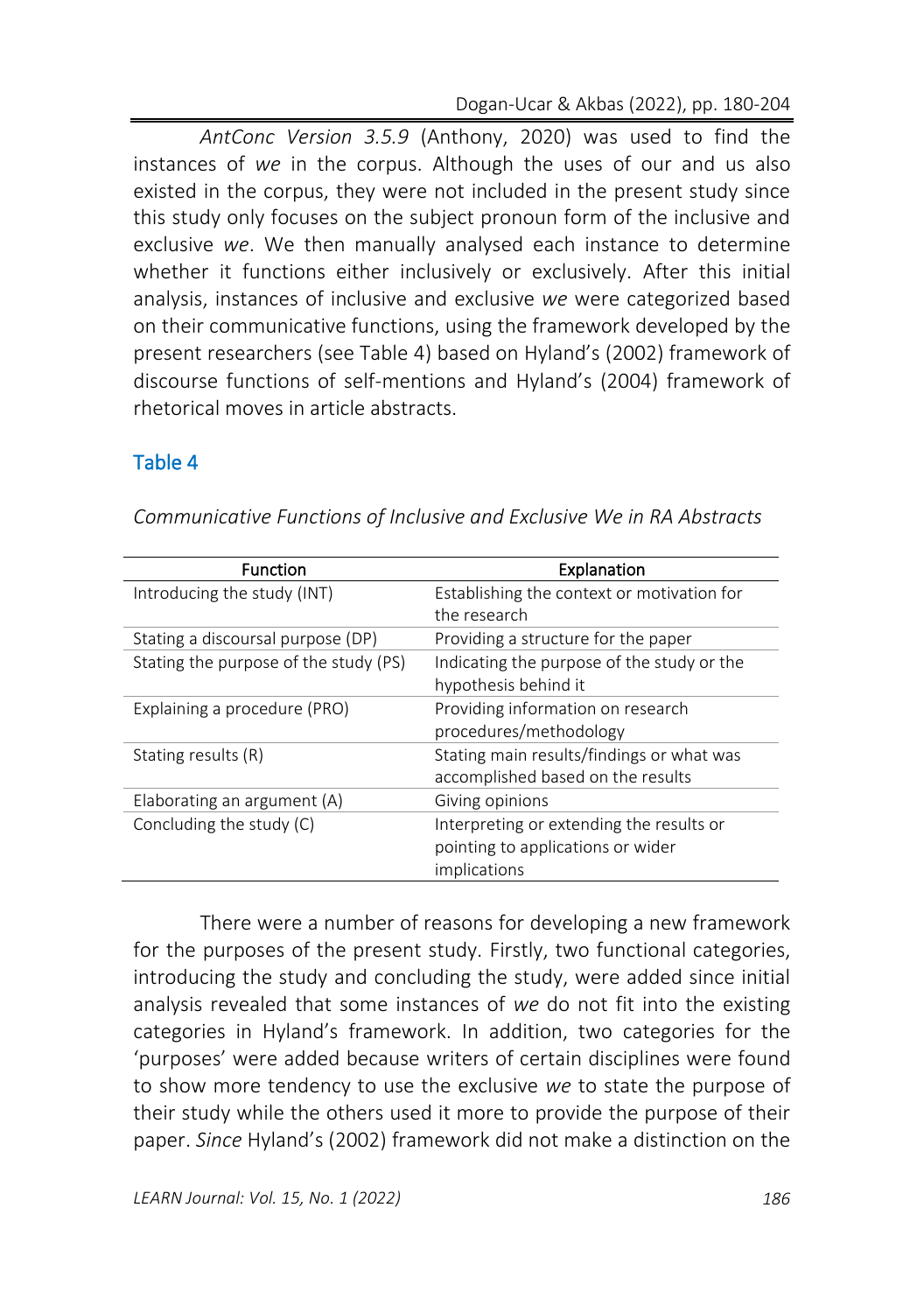different nature of these purposes that RA abstracts commonly serve, it was decided that as a distinct genre, RA abstracts required a broader set of discourse functions. Finally, because the 'expressing self-benefits' function in Hyland's (2002) framework did not occur in the sampled RA abstracts and, as in Hyland's (2002) sample of RAs, it was excluded from the framework developed for the present study.

While coding the functions, the abbreviations shown in Table 2 were used. After the first group of 50 RA abstracts from both the hard and soft disciplines was coded, another researcher was asked to code the communicative functions using the classification provided by the present researcher. The first author and a researcher from the field of Applied Linguistics coded over 35% of the data to test for reliability, including 119 cases of 'we' with a range of functions based on the framework of the study. Following the completion of the coding by the two raters, we calculated a Cohen's Kappa statistic to test for interrater reliability between coders. We particularly chose Cohen's Kappa since it is 'a robust statistic useful for either interrater or intrarater reliability testing'' (McHugh, 2012, p.279) between coders. The result suggested an almost perfect level of agreement with a score of .832 between coders. Instances of differences in the coding were discussed until a consensus was reached. The rest of the coding was completed by the present researchers, and each pronoun in the corpus was assigned one function. However, in three (one in SOC and two in SE) cases of elliptic uses, as exemplified below, the pronouns were assigned two functions.

> *We* compared the performance in computing time for this example data on two computer architectures and [*we*] showed that the use of the present functions can result in several-fold improvements in terms of computation time. SE12 -Explaining a procedure (PRO)+ Stating results (R)

Finally, a chi-square test was administered to explore if there were statistically significant differences between the sampled disciplines.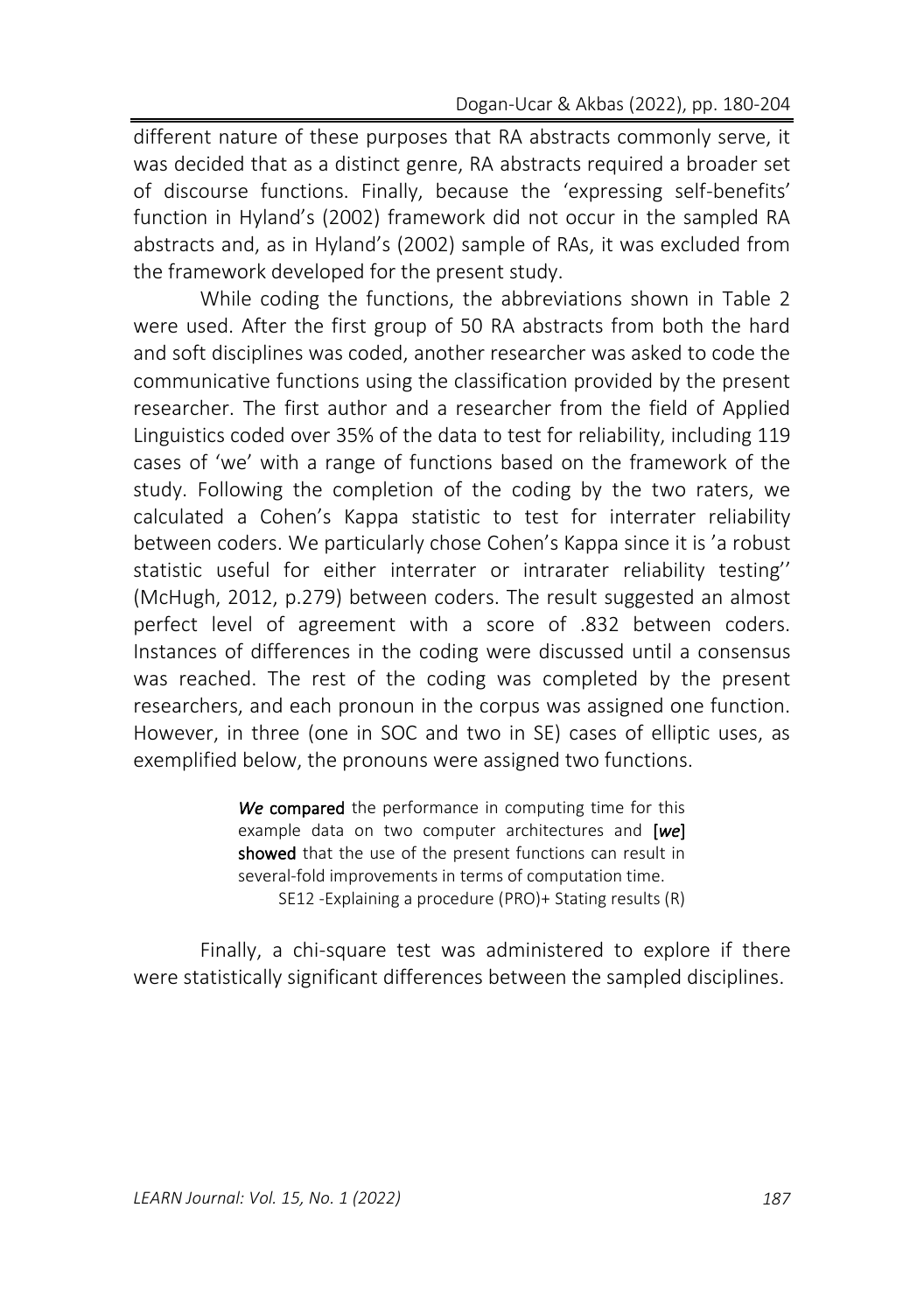#### Results and Discussion

#### Uses of Inclusive and Exclusive *We*

One of the purposes of the present study was to investigate disciplinary variations in terms of the use of inclusive and exclusive *we* in RA abstracts. The occurrences of the inclusive and exclusive *we* in the corpus in Table 5 indicated a clear preference for the exclusive forms when the normalized frequencies per abstract are taken into account.

## Table 5

| Major<br><b>Discipline</b> | Minor<br>Discipline | Inclusive We |              | Exclusive We |              |
|----------------------------|---------------------|--------------|--------------|--------------|--------------|
|                            |                     | raw          | per abstract | raw          | per abstract |
| Hard Sciences              | BE                  |              |              | 64           | 1.28         |
|                            | <b>SE</b>           | 0            | Ω            | 91           | 1.82         |
| Total                      |                     | 0            |              | 155          | 1.55         |
| Soft Sciences              | <b>PSY</b>          | 2            | 0.04         | 53           | 1.06         |
|                            | <b>SOC</b>          | 0            | U            | 111          | 2.22         |
| Total                      |                     | ว            | 0.04         | 164          | 1.64         |

*Raw and Normalized Frequencies (per Abstract) of Inclusive and Exclusive We in RA Abstracts*

In hard sciences, there is no instance of the inclusive *we*, and in soft sciences, there were only two, both in the same discipline, PSY, and both in the same RA abstract. Therefore, it can be concluded that writers mostly use *we* as a self-mention device, but not as an engagement marker. This finding was also reported by Wang et al. (2021). One reason for this could be that authors are more concerned about achieving 'a selfpromotional effect', as Harwood (2005a) puts it, rather than about acknowledging their readers as disciplinary equals. As Salager-Meyer (1990) argues, readers do not always read beyond abstracts. Thus, abstracts could be a writers' one and only chance for self-promotion. Furthermore, the self-promotional tenor created in abstracts may increase the chances that readers will continue reading. Therefore, instead of using the inclusive *we* as an engagement marker "to describe the practices or the beliefs of the community as a whole" (Harwood,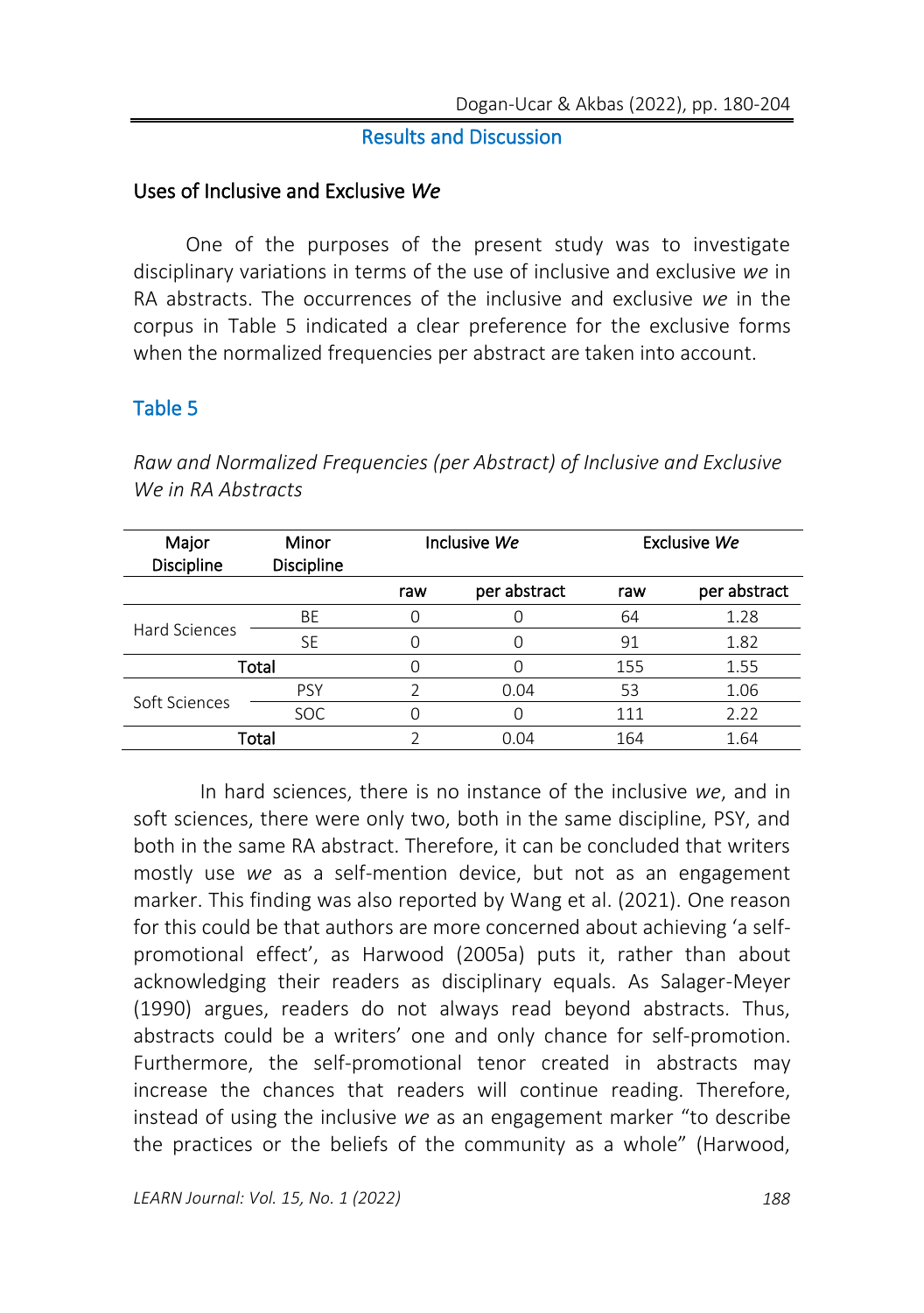2005b, p.355), the writers of the RA abstracts sampled in the present study might be tempted to use the exclusive *we* as a self-mention device to promote themselves and their research. Additionally, Lorés-Sanz (2006) indicated that the use of *we* as an inclusive marker in English RA abstracts is almost non-existent since it is generally used to establish shared knowledge and RA abstracts do not seem to call for performing such a rhetorical role.

In terms of instances of exclusive *we*, there was no clear distinction between the hard and soft sciences. In addition, one discipline from each group, SE and SOC, was found to be using the exclusive *we*  more than their counterparts. The discipline which showed the least preference for self-mention was PSY, presenting a sharp contrast to the other soft science, SOC, which had more than twice as many instances of the exclusive *we*. Therefore, it can be concluded that the writers of academic disciplines from different fields may show similar explicit author presence preferences, while writers from the same fields may be very different in their use of exclusive *we* as a self-mention device. These findings are consistent with those of Hyland's (2001), but differ from those of Hyland's (2002), Hyland and Jiang's (2017, 2018), and Hyland and Tse's (2004), which indicate a hard/soft science split in the use of self-mention.

In conclusion, although the findings of the present study revealed a disciplinary variation both in inclusive and exclusive forms of the pronoun *we,* a distinction between the hard and soft sciences was only found in the very few instances of inclusive *we*, but not in the overwhelmingly more use of exclusive *we*.

### Communicative Functions of the Exclusive *We*

*LEARN Journal: Vol. 15, No. 1 (2022) 189* The present study also aimed to investigate cross-disciplinary variations in the communicative functions assigned to the uses of inclusive and exclusive *we* in RA abstracts. While coding, the co-text and the verbs used after the pronoun *we* determined the communicative functions. In most cases, however, it was also observed that the same pronoun-verb combination was used to fulfil different functions of RA abstracts. The examples below respectively show how the verb 'conclude' can be used to fulfil a discoursal function by referring to the ending of the paper or to draw attention to the applications and/or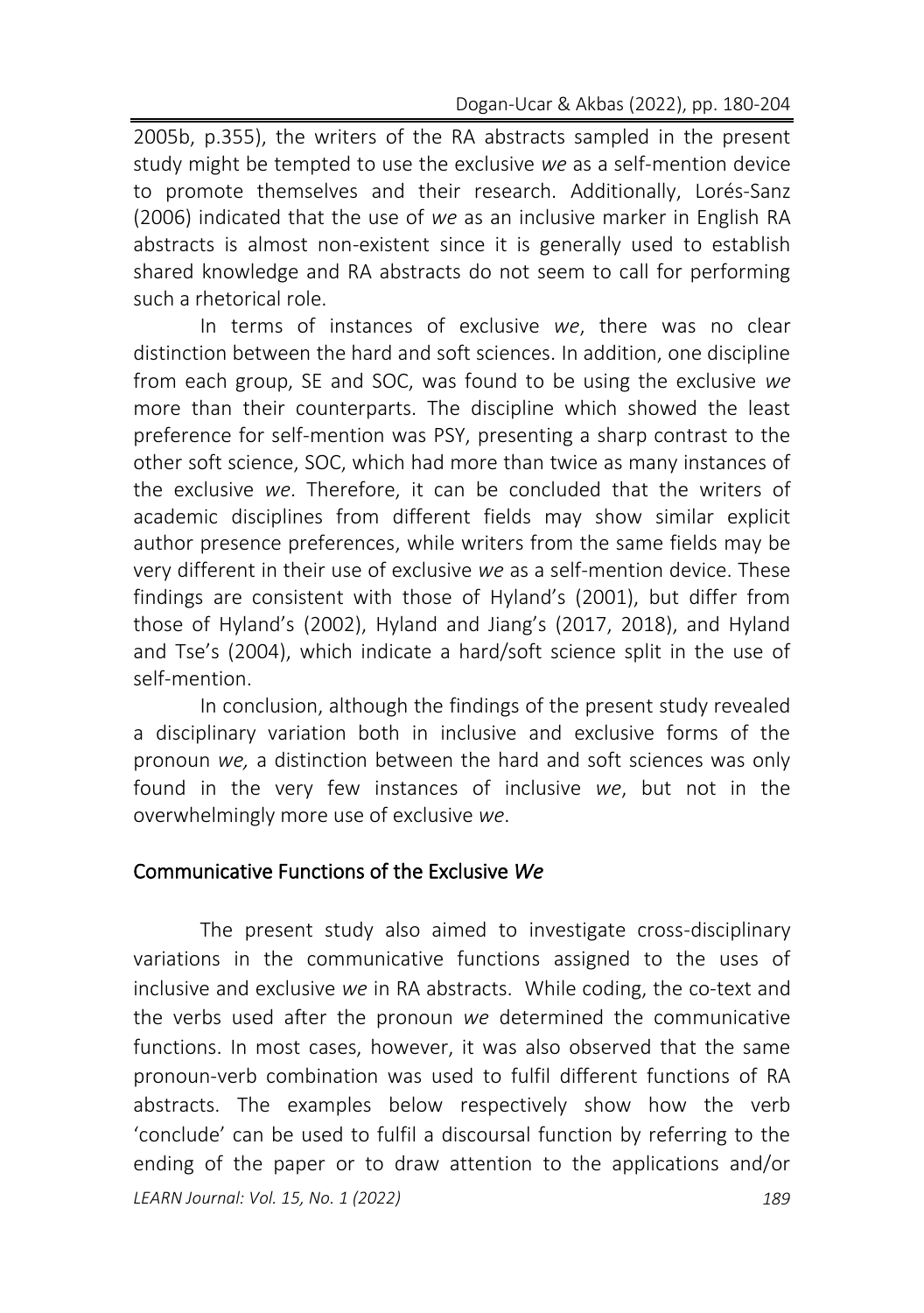implications of the results of the study. Therefore, caution was taken to avoid snap judgements.

> We conclude by describing in detail the semantic transformations defined for our language. SE1-Stating a discoursal purpose (DP)

*We* conclude that ScriptingRT can be used to test response latency effects online.

SE11-Concluding the study (C)

As previously stated, there were only two instances of inclusive *we* in the corpus and, because the coding revealed that they both fulfilled the same communicative function, the inclusive *we* was not included in the table below. Therefore, Table 6 summarizes the findings related to the functions assigned to the instances of the exclusive *we* only. The chisquare tests revealed that there were only two such functions assigned to the exclusive *we*, and these functions were *stating a discoursal*   $p$ urpose  $(\chi^2=13.51, p<0.05)$  and *elaborating an argument*  $(\chi^2=16.06, p$  $p<.05$ ).

### Table 6

| <b>Disciplines</b> |            | <b>INT</b>   | <b>DP</b>      | <b>PS</b> | <b>PRO</b> | R     | A              | C            |
|--------------------|------------|--------------|----------------|-----------|------------|-------|----------------|--------------|
|                    | <b>BE</b>  | $\mathbf{1}$ | 6              | 11        | 24         | 18    | 3              | $\mathbf{1}$ |
| Hard               | %          | 1.56         | 9.37           | 17.19     | 37.50      | 28.13 | 4.69           | 1.56         |
| Sciences           | <b>SE</b>  | $\Omega$     | 26             | 17        | 25         | 19    | $\overline{2}$ | 4            |
|                    | %          | 0.0          | 27.96          | 18.28     | 26.88      | 20.43 | 2.15           | 4.30         |
| Total              |            | $\mathbf{1}$ | 32             | 28        | 49         | 37    | 5              | 5            |
| %                  |            | 0.64         | 20.38          | 17.84     | 31.21      | 23.57 | 3.18           | 3.18         |
|                    | <b>PSY</b> | $\Omega$     | $\overline{2}$ | 12        | 24         | 7     | 8              | $\Omega$     |
| Soft               | $\%$       | 0.0          | 3.77           | 22.64     | 45.28      | 13.21 | 15.10          | 0.0          |
| Sciences           | <b>SOC</b> | $\Omega$     | 6              | 29        | 41         | 34    | $\mathbf{1}$   | $\mathbf{1}$ |
|                    | $\%$       | 0.0          | 5.36           | 29.89     | 36.61      | 30.36 | 0.89           | 0,89         |
| Total              |            | $\Omega$     | 8              | 41        | 66         | 40    | 9              | 1            |
| %                  |            | 0,0          | 4.85           | 24.85     | 40         | 24.24 | 5.45           | 0.61         |
|                    | $v^2$      | 3.45         | $13.51*$       | 1.64      | 2.36       | 4.41  | 16.06*         | 4.52         |
|                    | р          | 0.32         | 0.00           | 0.64      | 0.49       | 0.21  | 0.00           | 0.21         |

*Communicative Functions of Exclusive We in RA Abstracts*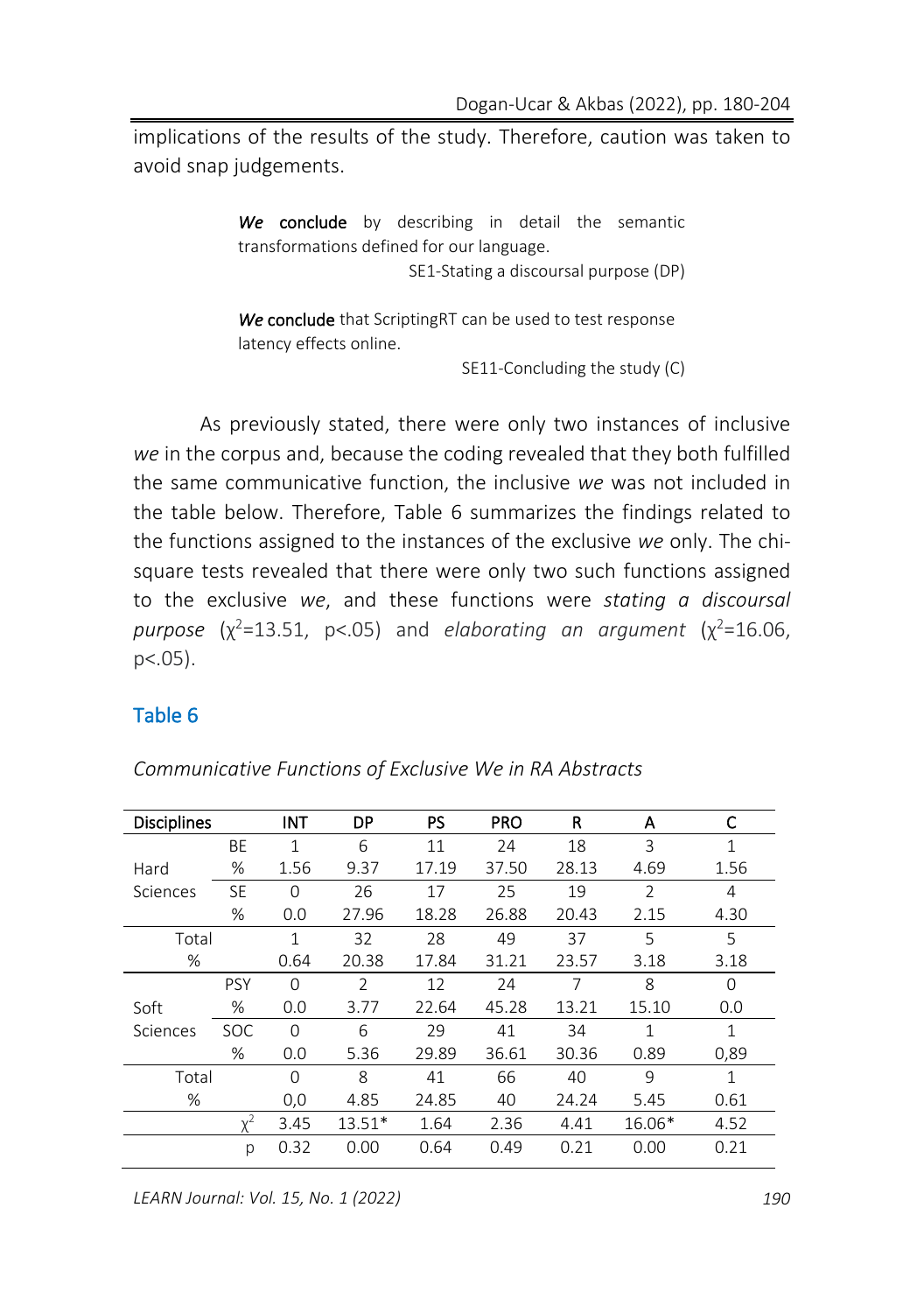As can be seen, in both fields, introducing the study and concluding the study functions were not common functions, but stating the purpose of the study, explaining a procedure, and stating results were. On the other hand, elaborating an argument function was used significantly more often in soft sciences (χ2=16.06, p<.05), and stating a discoursal purpose was significantly more frequent in hard sciences (χ2=13.51, p<.05). Each communicative function category for both the inclusive and exclusive *we* will be discussed under separate headings in the next sections of the paper.

## *Introducing the Study*

This communicative function is fulfilled when the writers of RA abstracts prefer to show authorial presence while establishing the context of and/or the motivation for their research. The findings revealed that the inclusive *we,* which was only used twice in the same RA abstract in the discipline of PSY, was, in both cases, used to perform the 'introducing the study' function by establishing the context for the study:

> Can *we* use mobile technology to make people more empathic?

PSY15- Introducing the study (INT)

 In doing so, *we* can learn more about empathy and its multifaceted nature.

PSY15- Introducing the study (INT)

In the first example above, the writers use the inclusive *we* to ask a question on behalf of the whole community. According to Harwood (2005b), "by asking a couple of eye-catching questions which the writer promises to answer later on, our interest is maintained, and we keep reading" (p.360). In other words, this provides the readers with the motivation to read the text by including the readers in the discourse. The second example shows how the writers go on to answer their question and create a research gap that they will address. However, as mentioned above, this use occurred infrequently in the corpus. Therefore, it can be concluded that although introductions were common moves in the RA abstracts in the present corpus, especially in the soft sciences, the writers did not prefer to use the inclusive *we* as an engagement marker. Similarly, they did not use the exclusive form as a self-mention device to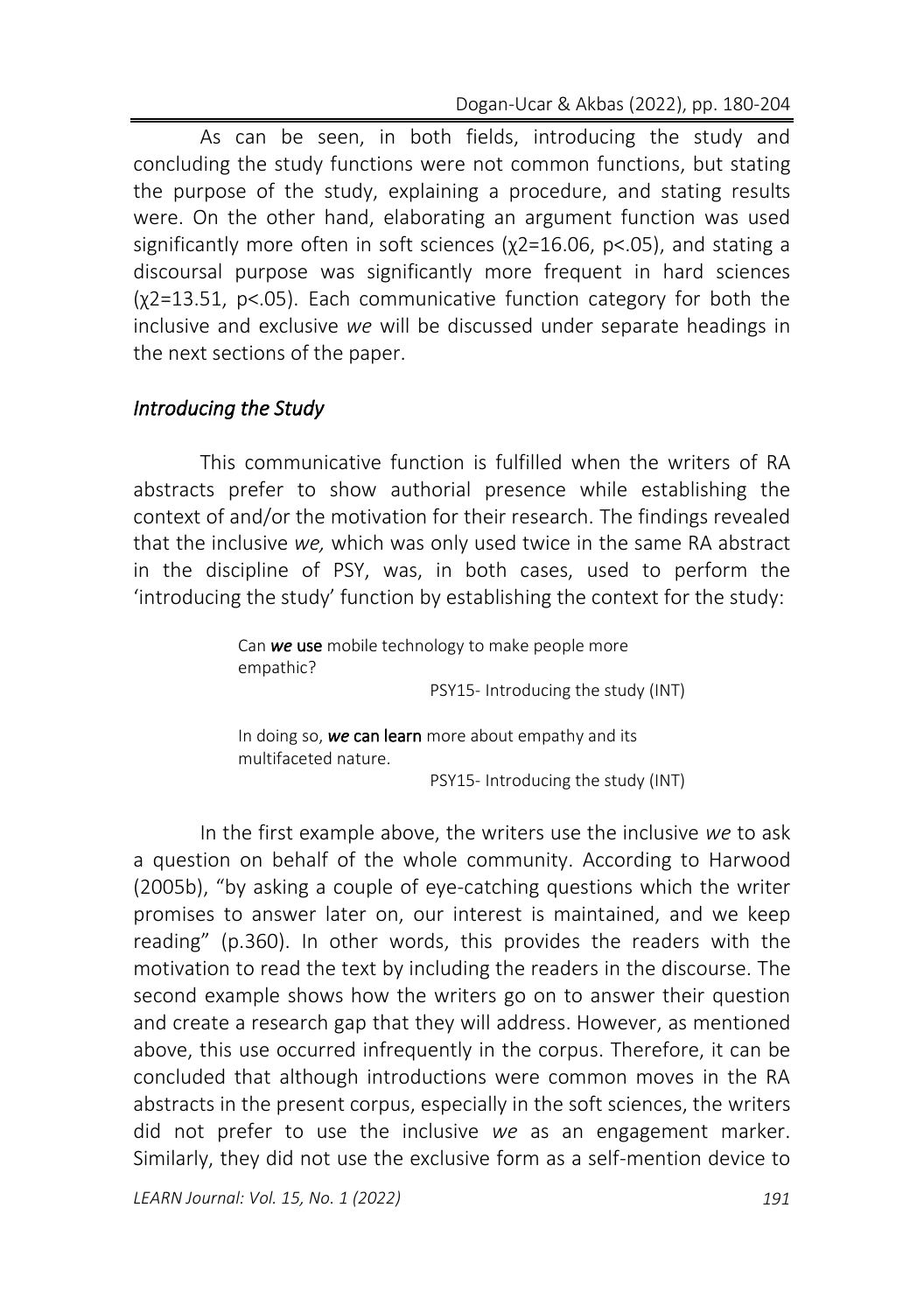perform this function in their abstracts. There was only one instance (1.56 %) in an abstract from BE in the form of self-citation, which established the context for the writers to introduce the purpose of their new study:

> Previously, *we* created a modular, multienzyme system for the heterologous production of intermediates of the bacteriochlorophyll (BChl) pathway in E. coli. In this study, *we* extend this pathway to include a substrate promiscuous 8-vinyl reductase that can accept multiple intermediates of BChl biosynthesis.

BE11-Introducing the study (INT) + Stating the purpose of the study (PS)

Indeed, although not common in the sampled RA abstracts of the present study, self-citations may be frequent forms of self-mention. In his corpus of 240 RAs from eight disciplines, Hyland (2001) found that selfcitations formed 60% of all the instances of self-mention. The reason why self-citation was rare in the corpus of the present study could be because only abstracts, but not the whole RAs as in Hyland's (2001) study, were analysed. Nevertheless, the only example in the corpus given above demonstrates how writers could use self-mention in the form of selfcitation as "a powerful weapon in the quest for disciplinary ratification and credibility" (Harwood, 2005a, p. 1213), showing they deserve to be taken seriously by referring to their earlier studies. It also shows how writers could use self-citation as partial justification for their new research (Harwood, 2005a). Thus, it can be argued that self-mention in the form of self-citation could serve writers' purposes of establishing credibility and creating a research gap at the same time.

#### *Stating a Discoursal Purpose*

This function is performed when the exclusive *we* is used to provide a structure for the paper. The examples below show how the writers fulfilled the communicative function of 'stating a discoursal purpose' in different sections of their abstracts.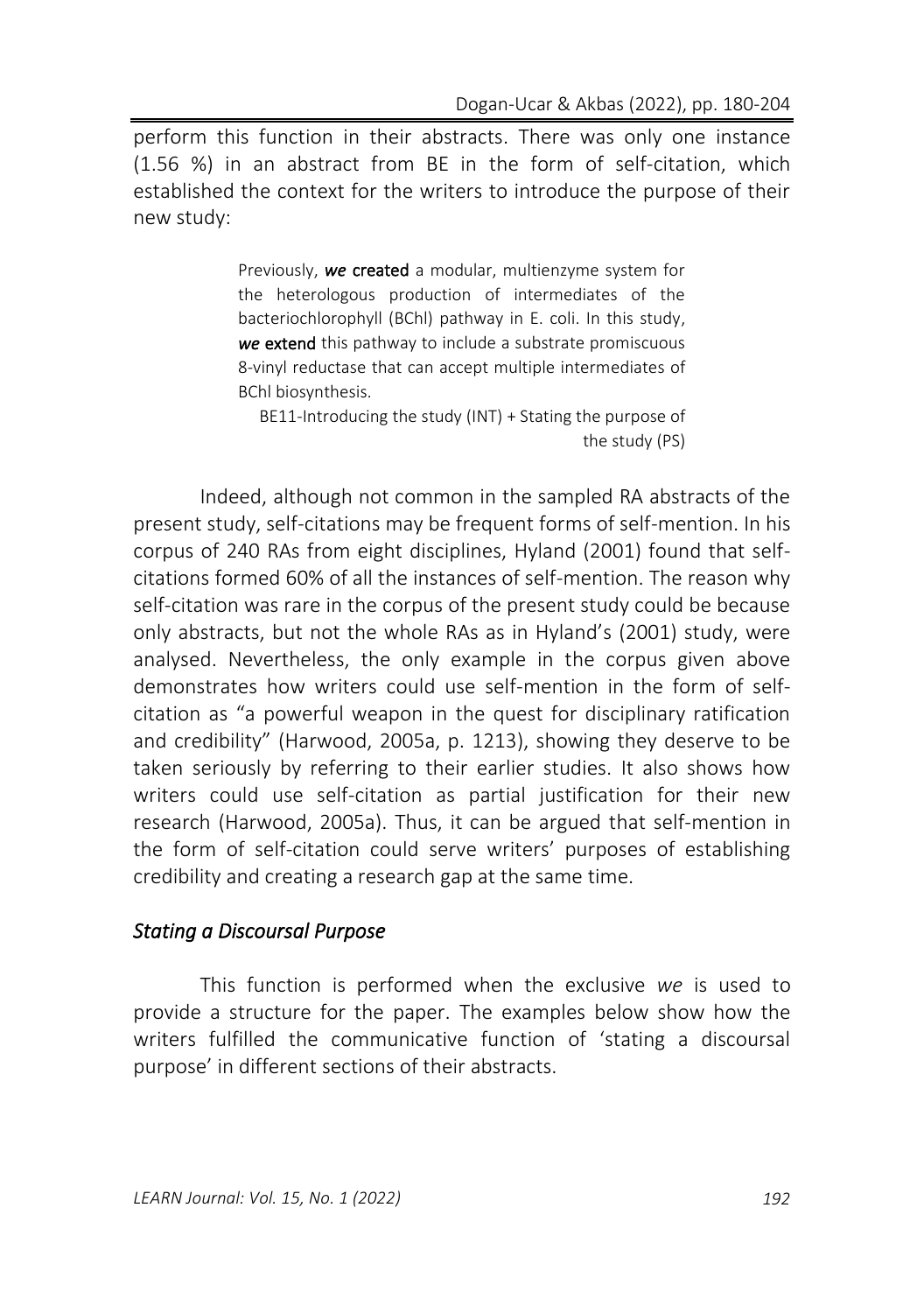Here *we* report a package of open source software tools that *we* developed specifically to meet bioprinting requirements. SE35- Stating a discoursal purpose (DP)+ Stating the

purpose of the study (PS)

*We* illustrate our approach with three examples of Python scripting.

SE9- Stating a discoursal purpose (DP)

In this article, *we* have proposed a framework to evaluate the existing imperative, and object-oriented languages for their suitability as an appropriate FPL.

SE16- Stating a discoursal purpose (DP)

This approach is specifically concerned with declarative languages, and throughout the paper *we* note some of the limitations inherent to declarative approaches. SE1- Stating a discoursal purpose (DP)

Although not common in other disciplines, and especially rare in PSY (3.77%), it was found to be the most common function of exclusive *we* instances in SE (27.96%), reflecting a disciplinary variation. The abstracts in this discipline were found to be used more for providing a structure of the paper, instead of being used for providing information about the study as in other disciplines. Therefore, the writers of the abstracts in SE appeared to assume the role of 'the writer of the paper' more than the role of 'the researcher of the study' when they used the self-mention device exclusive *we*. The writers in other disciplines were also found to be acting as 'discourse guides', in Harwood's (2005b) words, in their abstracts. Nevertheless, looking at the total numbers of this communicative function category, there seems to be a clear distinction between the hard and soft sciences, as suggested by the results of the chi-square test  $(\chi^2=13.51, p<.05)$ 

#### *Stating the Purpose of the Study*

This communicative function refers to the use of exclusive *we* to indicate the purpose of the study or the hypothesis behind it. Some examples of this category of communicative functions are provided below: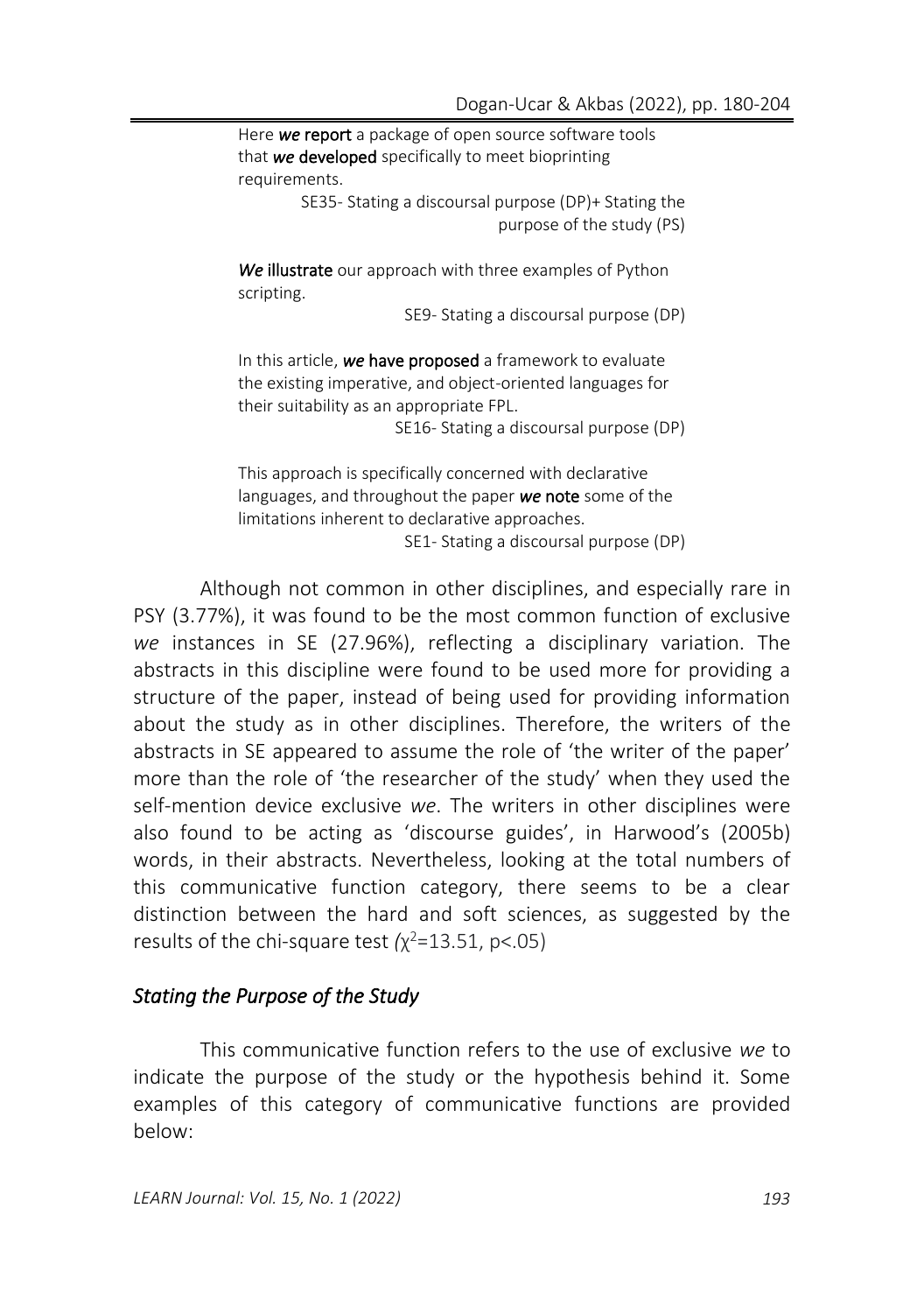In this study, *we* hypothesized that the degradation of PBDEs (e.g., BDE-209) would be enhanced under microbial electricity generation condition.

BE7- Stating the purpose of the study (PS)

Across four studies, *we* set out to investigate the role of positive moods on cognitive and behavioural measures of self-regulation in an ego-depletion paradigm.

PSY 17- Stating the purpose of the study (PS)

Here *we* examine the ecological and cultural factors underlying the worldwide distribution of prejudice. SOC 39- Stating the purpose of the study (PS)

In hard sciences (17.84%), *stating the purpose of the study* was not used as frequently as in soft sciences (24.85%). This could partly be due to the stronger preference of writers in SE for expressing their research purposes in the form of discoursal purposes, as in 'in this paper we present' instead of 'in this study we explore'. In social sciences, on the other hand, this function was frequent. It was the second most common function with a percentage of 22.65% in PSY, and its highest percentage was in SOC (29.89%). In line with these findings, previous studies also found that stating a goal/purpose (Jasim Al-Shujairi, 2020), stating purpose/intention or focus (Walková, 2019), or research aims (Wang et al., 2021) was one of the two most frequently used function of selfmention (the other one being explaining a procedure or methods in all studies).

### *Explaining a Procedure*

This communicative function is fulfilled when authorial presence is shown while providing information on research procedures/methodology. The findings of the study revealed that the explaining a procedure was the second most common function in SE (26.88%), and the most common function assigned to the exclusive *we* in the remaining three disciplines included in the study (37.50% in BE, 45.28% in PSY, 36.61% in SOC). Although social sciences were found to attach this function to the exclusive *we* more, the data highlighted the fact that writers in all disciplines preferred to show authorial presence when explaining their procedures and methods. This finding is consistent with that of Jasim Al-Shujairi (2020) who also found explaining a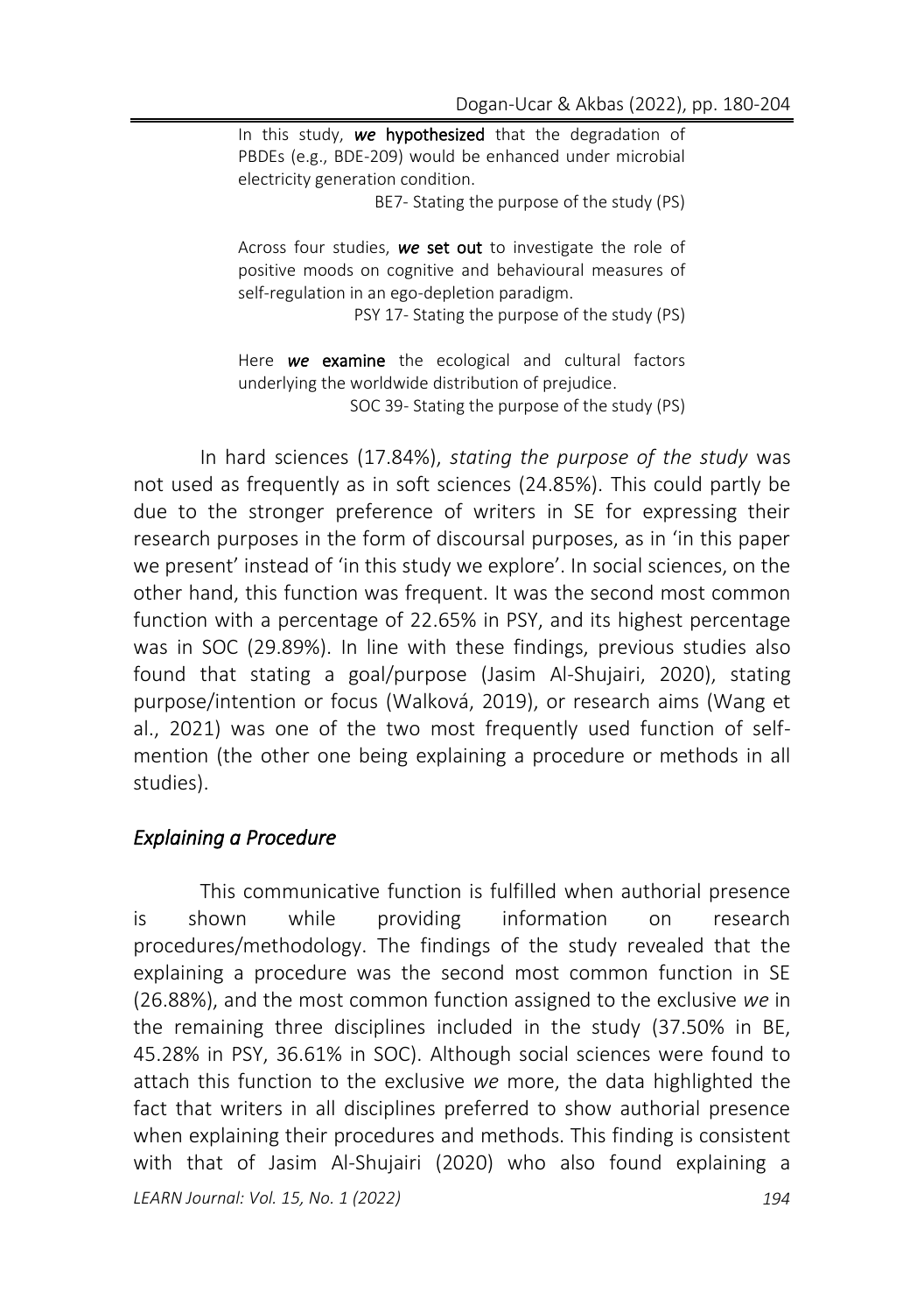procedure to be the most common realization of self-mentions. The passive structures may also be used to avoid showing authorial presence, yet the subject pronoun *we* lends itself more easily to this function. While it may be the 'paper' which presents or illustrates, or it may be the 'study' which aims, explores or investigates, it is usually 'we' who use, collect, analyse, and so on, as the examples below show:

> We use mapping techniques to identify how synthetic biology can best be understood and the range of institutions, researchers and funding agencies involved.

> BE2- Explaining a procedure (PRO) *We* analyzed repository metadata, source code, development activity, and team dynamics using data made available publicly through the GitHub API, as well as article metadata.

> > SE37-Explaining a procedure (PRO)

*We* collected the most comprehensive data set of personality and emotion dynamics of an entire community of work.

PSY 14-Explaining a procedure (PRO)

Nevertheless, Harwood (2005a) argues for the existence of a different agenda, as can be seen in the last example above, which includes one of the many instances of self-promotion that could be found in the corpus of the present study. As Harwood (2005a) points out, writers often "promote their work and underscore its uniqueness" by showing authorial presence in the methodology section of their research (p. 1209). The findings of the present study reveal a similar preference for visibility in the methodological explanations of the RA abstracts.

### *Stating Results*

This communicative function refers to the use of exclusive *we* while stating main results/findings or what was accomplished based on the results. The highest percentage of it was in SOC (30.36%), whereas the lowest percentage was in the other soft science, PSY (13.21%), indicating a disciplinary variation. Therefore, it cannot be claimed that the soft sciences in the corpus followed a similar pattern when it comes to the 'stating the results' function of the exclusive *we*, while the hard sciences were found to be more similar to each other (28.13% in BE and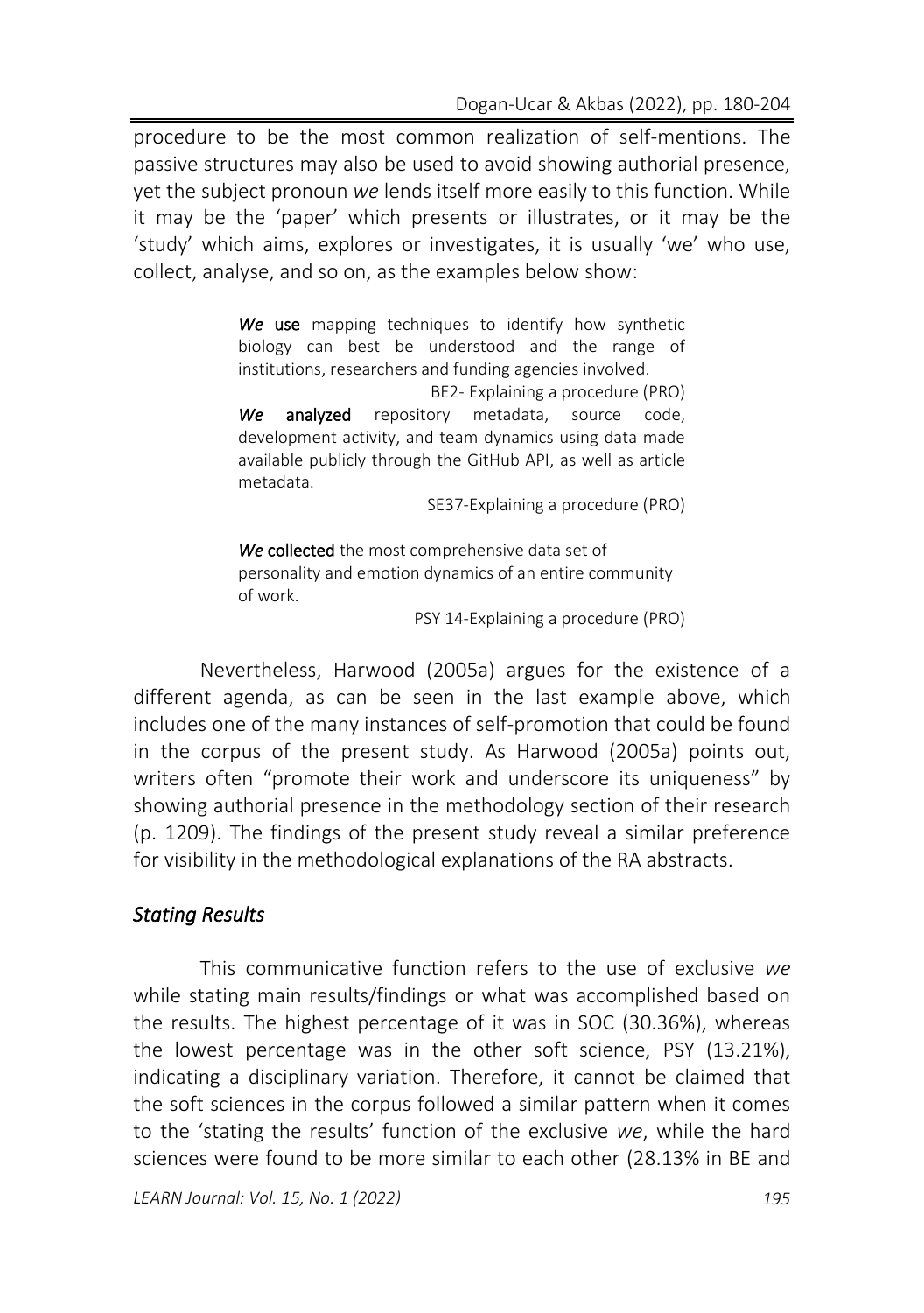20.43% in SE). When the total percentages were compared (23.57% in hard sciences and 24.24% in soft sciences), the data showed that there was not a distinction between hard and soft sciences, and that this function comprised almost a quarter of the communicative functions attached to the uses of the exclusive *we*.

> Furthermore, *we* show the STN-tST linkage is more stable against forces applied by optical tweezers than the commonly used biotin-Streptavidin (STV) linkage.

> > BE6- Stating results (R)

We find that people are able to consistently route information in a targeted fashion even under increasing time pressure. *We* derive an analytical model for socialmedia fueled global mobilization and use it to quantify the extent to which people were targeting their peers during recruitment.

SOC5-Stating results (R)

According to Harwood (2005a), "the effect is to flag up the researchers' worth by linking them to their (noteworthy) data" (p. 1218) when they use exclusive *we* with the reporting verbs such as the ones exampled above. Similar to when they explain the procedures of their research, writers prefer to show ownership when they explain the results. After all, it is their procedures and results that differentiate them from the many more researchers in their disciplines who study similar or even the same phenomena.

#### *Elaborating an Argument*

There were some RA writers in the corpus of the present study who gave their opinions and interpretations in the abstracts of their articles, and thus performed this communicative function by displaying the second most powerful form of authorial presence in Tang and John's (1999) taxonomy, 'I as the opinion holder'. Some examples of this function are provided below:

> We (A) argue that such a focus hinders progress in explaining behaviour. PSY26- Elaborating an argument (A)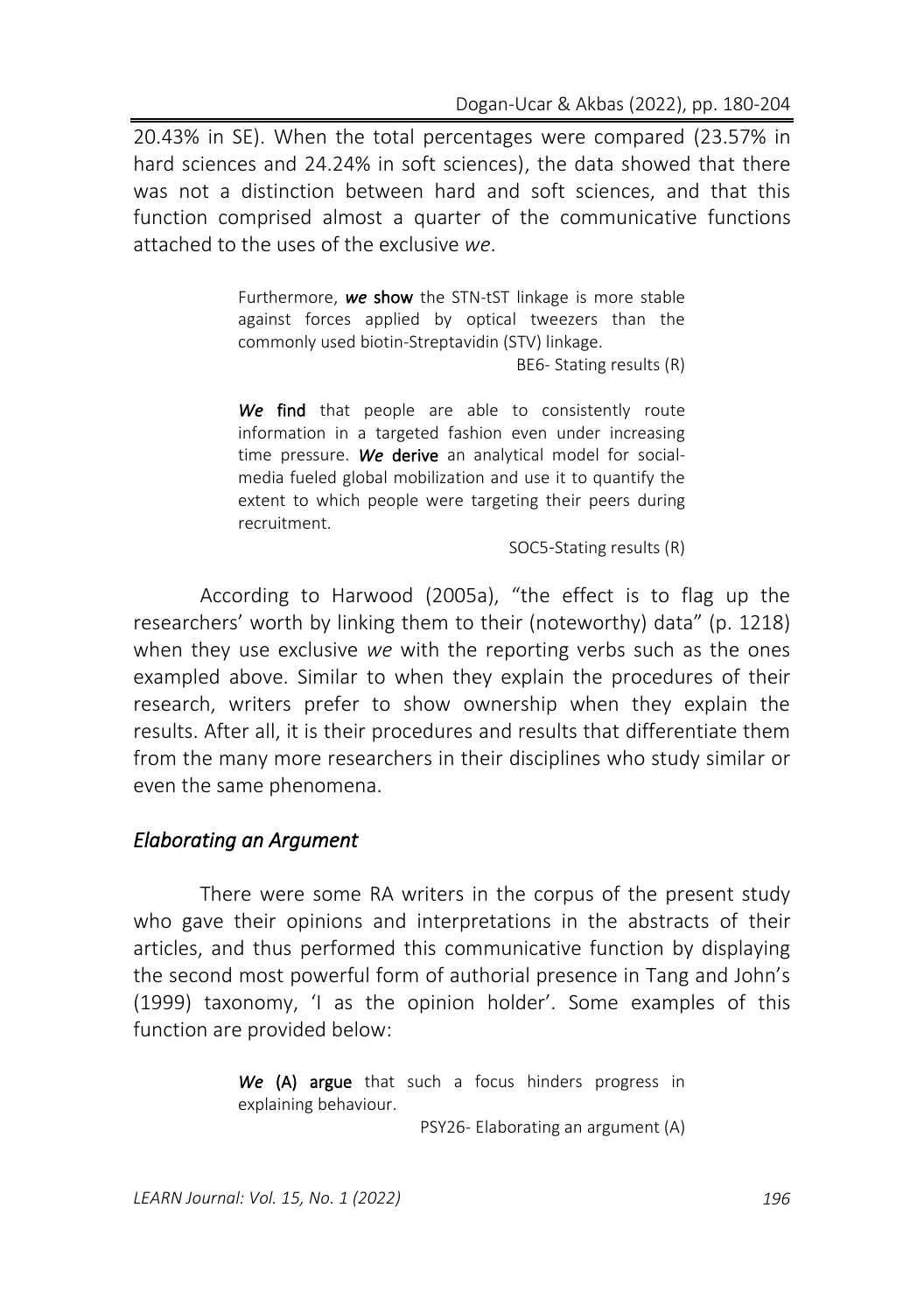*We* (A) believe that this approach can significantly advance the state of the art of software knowledge reuse by supporting novel knowledge-project associations. SE47-Elaborating an argument (A)

PSY, a soft science, had the highest percentage (15.09%) of this function, yet SOC, another soft discipline, had the lowest (0.89%). Thus, disciplinary variation between PSY and SOC was evident, and the findings from the chi-square test also revealed a clear distinction between the hard and the soft sciences (χ2=16.06, p<.05).

## *Concluding the Study*

Even though conclusions were common in the RA abstracts in the corpus of the present study, only a small percentage (3.18% in hard sciences and 0.61% in soft sciences) of the writers preferred to show authorial presence while pointing to applications or wider implications of their study. Doing so, as shown below, the writers could also add a selfpromotional tone to their abstracts by highlighting the important contributions of their research:

> As a step forward in this process *we* make existing data on the scientific literature on synthetic biology available in an online interactive workbook so that researchers, policy makers and civil society can explore the data and draw conclusions for themselves.

> > BE2- Concluding the study (C)

*We* expect our software tools to be helpful not only to manufacture customized in vitro experimental chambers, but for applications involving printing cells and extracellular matrices as well.

SE 35- Concluding the study (C)

The highest percentage of this function was in the discipline of SE (4.30%), and the percentages for BE and SOC were 1.56% and 0.89% respectively. Writers from the discipline of PSY, on the other hand, never used exclusive *we* to show authorial presence while concluding their studies.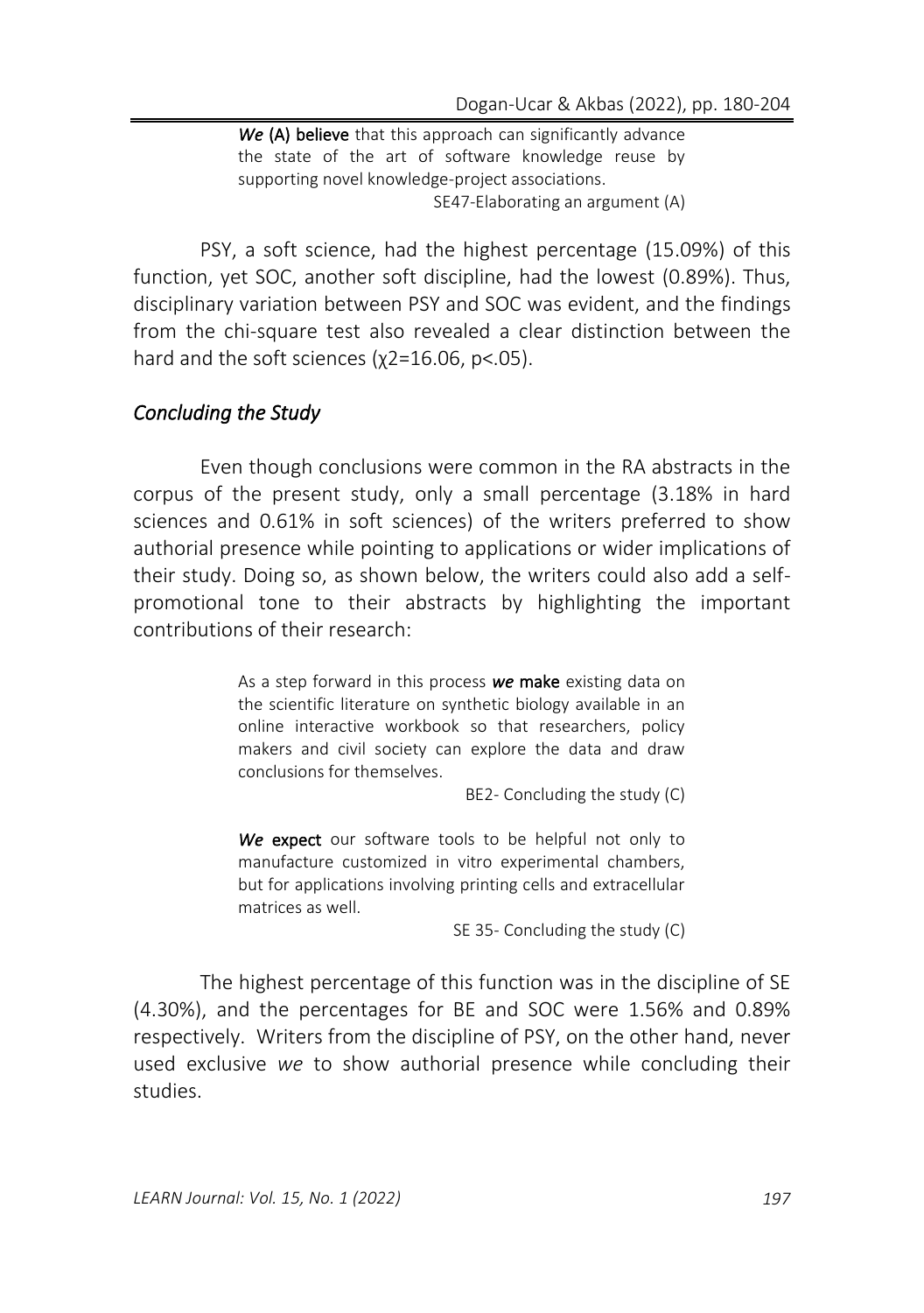## Summary of the Findings

The use of inclusive *we* was very rare in the corpus of the present study. With regard to the use of exclusive *we*, a clear distinction between the hard and soft sciences was not found. However, there was an evident disciplinary variation within the major knowledge domains, which further suggested a different categorization, SE and SOC versus BE and PSY as a result of their similarities in the use of the exclusive *we.* As for the various communicative functions assigned to the uses of inclusive and exclusive *we*, although a hard versus soft science distinction was occasionally observed, disciplinary variation was still more evident. Therefore, such a distinction between hard and soft sciences could be an oversimplification, at least for some disciplines such as the ones sampled in this study.

## Pedagogical Implications

There is a critical need for properly preparing writers for the realities of the academic conventions of their chosen disciplines since "[s]uccessful academic writing depends on the individual writer's projection of a shared professional context" (Hyland, 2004, p.1). In this regard, cross disciplinary metadiscoursal studies of academic writing could be of use by allowing a deeper insight into the similarities and differences, and thus raising an awareness of them. Authorial presence is one of the issues that needs to be addressed by such studies because, as Hyland (2001) points out, the issue of how much explicit authorial presence is acceptable is problematic for students, teachers, and even for expert writers. Although the majority of the RA writers in the present study chose to use exclusive *we* to project their authorial identity in their abstracts, there are various textbooks which advise against it or totally ignore it (Harwood, 2005b). Therefore, students or writers' avoidance in using the inclusive and exclusive *we* could simply be a matter of misguidance or lack of awareness. Thus, only by making corpus-informed decisions, textbook writers could, and we believe they should, reflect how the pronoun *we* is really used in actual academic writing. As argued by Tang and John (1999), writing education programmes also have a responsibility for making the different ways and degrees of authorial presence that are already present in academic writing known so that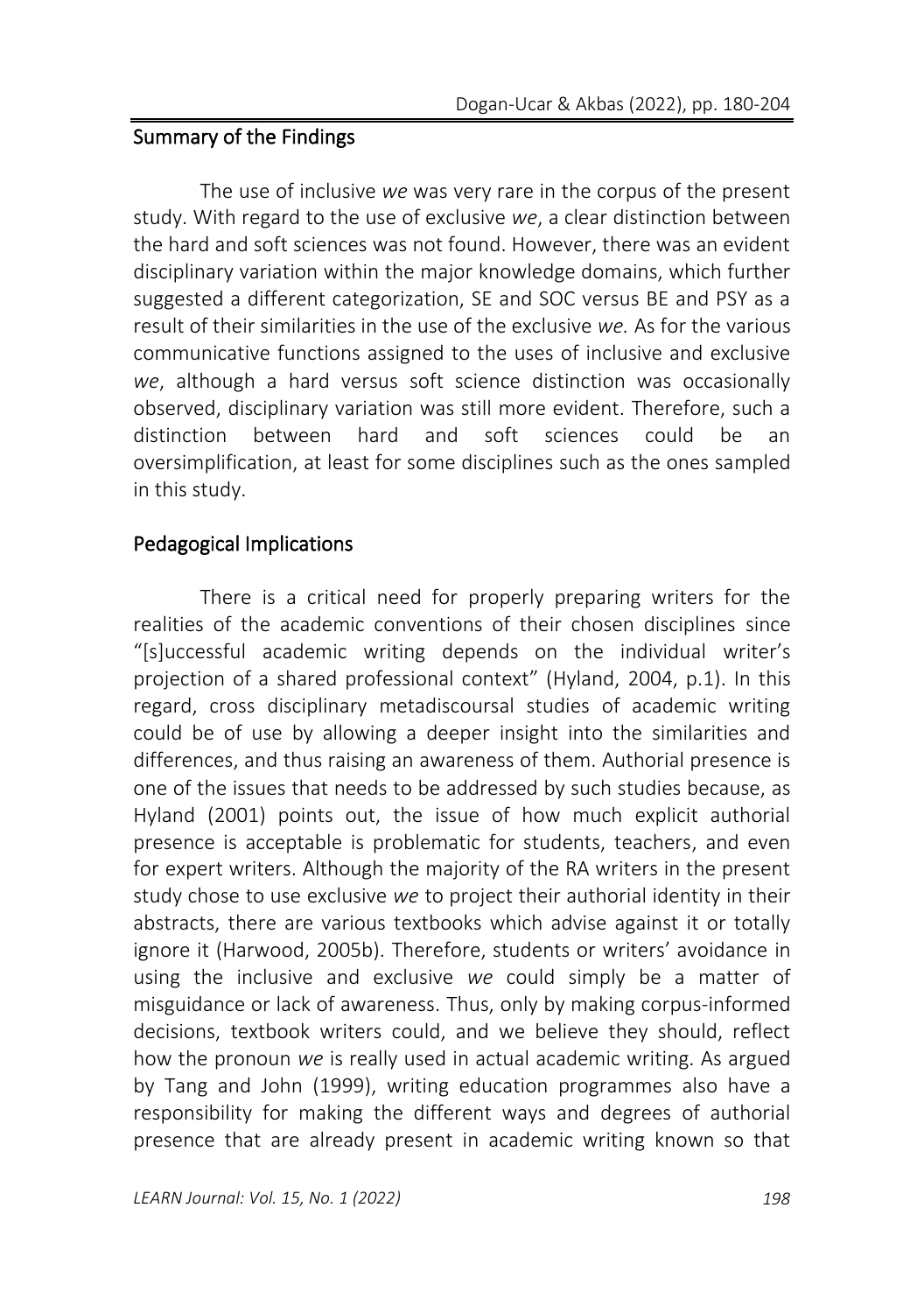writers can make their own conscious choices with regard to how and how much authorial presence they want to show.

Hyland (2001) also finds it crucial to raise awareness on the matter and suggests that different methods and techniques could be utilized to this end. EAP/ESP practitioners of these disciplines could open up classroom discussions on the uses and functions of engagement markers and self-mention and ask their students to explore authentic models and compare them. Baker (2010) proposes a five-step process that could be used for each article. First, students read the article before coming to class. Then, in the classroom, a discussion is held on students' reaction to the article followed by a discussion of the rhetorical use of the language features they have underlined such as citations, rhetorical phrases, lexis and signpost language. Finally, students write a threeparagraph reader response. Furthermore, Hyland (2001) adds that students should be encouraged to try and experiment with their writings. Harwood (2005b) also discusses how teachers could effectively build awareness by designing classroom activities. To him, asking students to identify instances of inclusive and exclusive *we* and discuss the effects they have on the reader, and later compiling mini corpora of novice and expert writing to quantitatively and qualitatively analyse them could be instrumental in creating such awareness. Having analysed their own assignments too, students could then try to come up with a set of guidelines and check their validity with their lecturers (Harwood, 2005b).

It is clear that there are many ways of fostering this much-needed awareness of authorial presence in academic writing, which could include but not limited to the ones mentioned above.

### **Conclusion**

This study set out to investigate the use and communicative functions of the inclusive and exclusive *we* in RA abstracts across four disciplines from hard and soft sciences. Although it did not find a clearcut distinction between hard and soft sciences, there was considerable variation across the sampled disciplines in the use and communicative functions of inclusive and exclusive *we*. Furthermore, it can be concluded that writers, once they have decided to show authorial presence, do not stick to one role, that of either a "disciplinary servant" or "persuasive originator" (Hyland, 2001, p. 223). Rather, they move along 'a continuum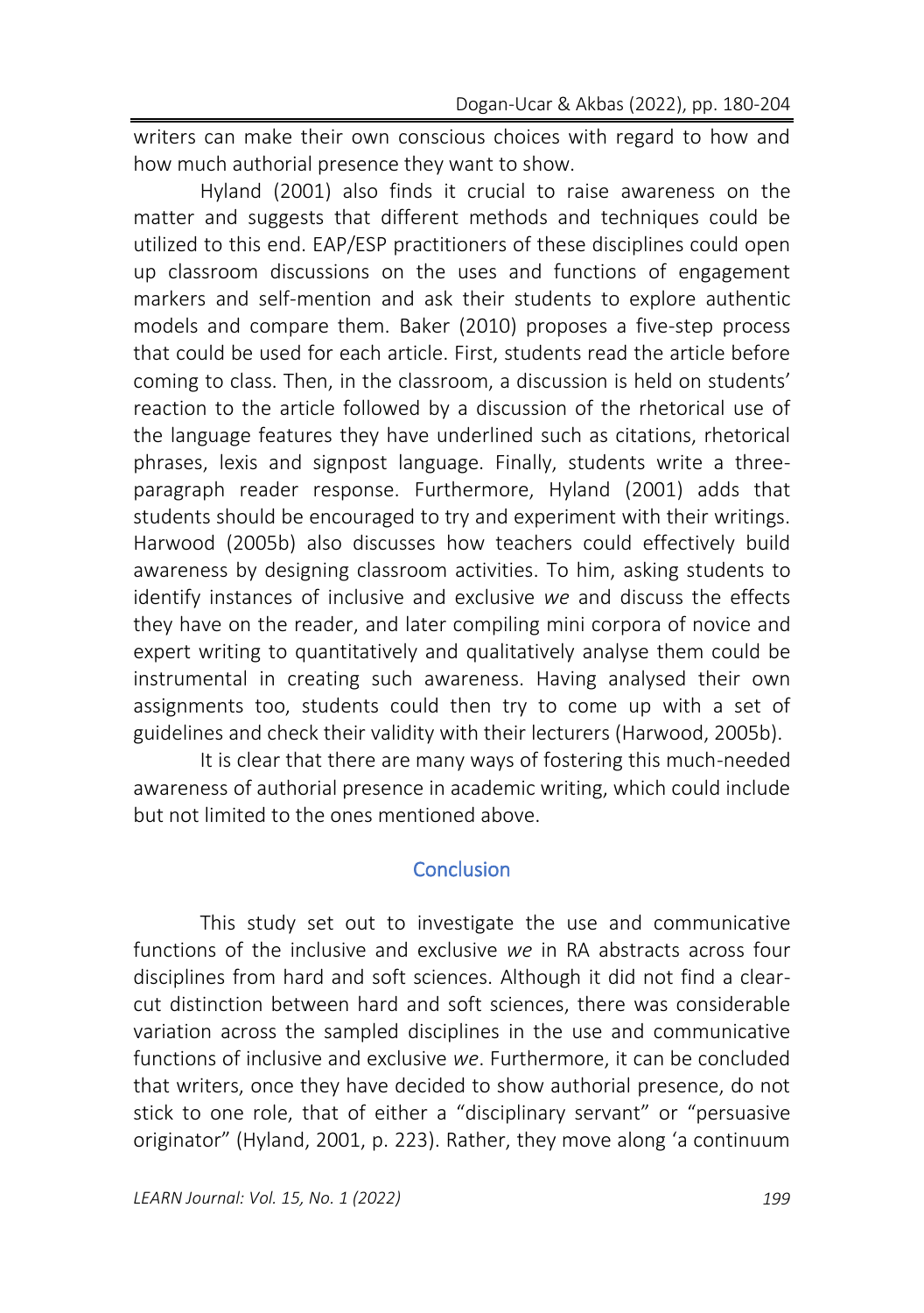of authorial presence', as Tang and John (1999) suggest, showing both humility and presence, the former especially when introducing and concluding their study and elaborating arguments, and the latter when explaining their purposes, procedures and results.

The findings of this study should be interpreted in the light of its samples and would benefit from further testing. Notwithstanding the relatively limited sample size, this study offers insights into the use and communicative functions of inclusive and exclusive *we* and adds to the growing body of research that recognises the importance and the conflicting nature of authorial presence in academic writing.

## About the Authors

Asiye Doğan-Uçar: A Ph.D. student at Erciyes University, Kayseri, Turkey where she also works as an EFL instructor. She has a BA degree in ELT from Middle East Technical University and an MA degree in ELL from Erciyes University. Her research interests include discourse analysis, literature and culture in ELT.

Erdem Akbaş: An assistant professor at the Department of Foreign Languages Education at Erciyes University, Kayseri, Turkey. Presenting his research extensively at various reputable international conferences, he published articles in national and international journals/books. Dr. Erdem Akbas co-organized the first-of-its-kind conference on Metadiscourse in 2017, 2019 and 2021; published an edited book and an edited special issue on Metadiscourse.

### References

- Akbaş, E. (2012). Exploring metadiscourse in master's dissertation abstracts: Cultural and linguistic variations across postgraduate writers. *International Journal of Applied Linguistics and English Literature*, *1*(1), 15-26. <https://doi.org/10.7575/ijalel.v1n1p12>
- Akbaş, E. (2014). Are they discussing in the same way? Interactional metadiscourse in Turkish writers' texts. In A. Łyda & K. Warchał. (Eds), *Occupying niches: Interculturality, cross-culturality and aculturality in academic researc*h. *Second language learning and teaching* (pp.119-133). Springer.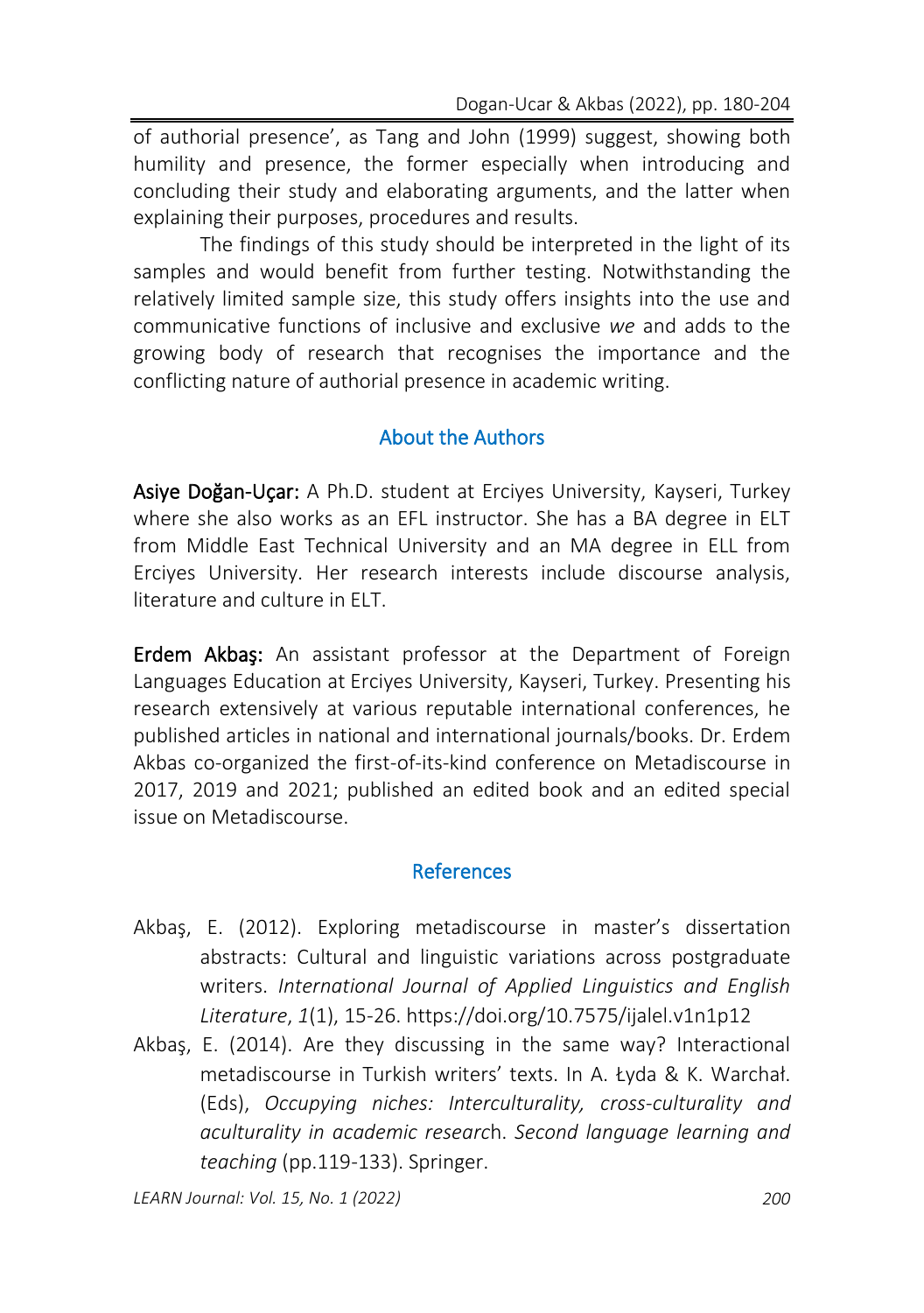[https://doi.org/10.1007/978-3-319-02526-1\\_8](https://doi.org/10.1007/978-3-319-02526-1_8)

- Akbaş, E., & Hardman, J. (2018). Strengthening or weakening claims in academic knowledge construction: A comparative study of hedges and boosters in postgraduate academic writing. *Educational Sciences: Theory & Practice, 18*(4), 831-859. <https://doi.org/10.12738/estp.2018.4.0260>
- Akbaş, E., & Hatipoğlu, Ç. (2018). Metadiscourse variations across academic genres: Rhetorical preferences in textual and interpersonal markers. *Educational Sciences: Theory & Practice, 18*, 767–775. <https://doi.org/10.12738/estp.2018.4.0001>
- Anthony, L. (2019). AntCorGen (Version 1.1.2) [Computer Software]. Tokyo, Japan: Waseda University. Available from <https://www.laurenceanthony.net/software>
- Anthony, L. (2020). AntConc (Version 3.5.9) [Computer Software]. Tokyo, Japan: Waseda University. <https://www.laurenceanthony.net/software>
- Baker, T. (2010). Genre matters in academic writing. *International House Journal of Education and Development, 28.*

<https://ihjournal.com/genre-matters-in-academic-writing>

Becher, T. (1994). The significance of disciplinary differences. *Studies in Higher Education*, *19*(2), 151-161.

<https://doi.org/10.12738/estp.2018.4.0001>

- Becher, T., & Trowler, P. (2001). *Academic tribes and territories*. McGraw-Hill Education.
- Cao, F., & Hu, G. (2014). Interactive metadiscourse in research articles: A comparative study of paradigmatic and disciplinary influences. *Journal of Pragmatics*, *66*, 15-31. <https://doi.org/10.1016/j.pragma.2014.02.007>
- Chen, L., & Hu, G. (2020). Surprise markers in applied linguistics research articles: A diachronic perspective. *Lingua*, *248*, 102992. <https://doi.org/10.1016/j.lingua.2020.102992>
- Gillaerts, P., & Van de Velde, F. (2010). Interactional metadiscourse in research article abstracts. *Journal of English for Academic purposes*, *9*(2), 128-139. <https://doi.org/10.1016/j.jeap.2010.02.004>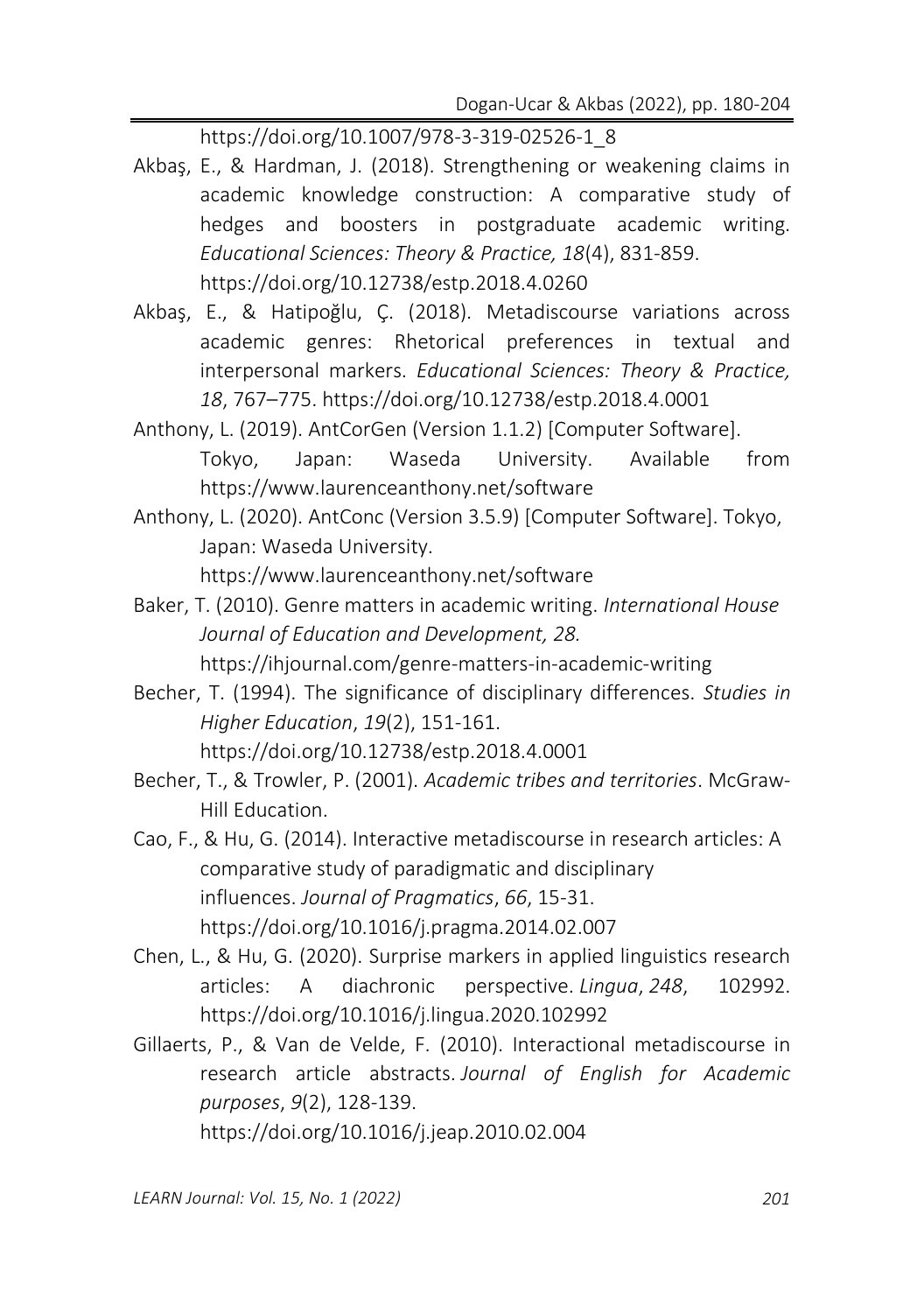Golmohammadi, S., Suluki, S., Daneshmand, F., & Salahshoor, F. (2014). Socio–Cognitive perspective to the analysis of the strategic features of the discussion section of research articles in applied linguistics: Native vs. non-native researchers. *Procedia-Social and Behavioral Sciences*, *98*, 604-613.

<https://doi.org/10.1016/j.sbspro.2014.03.457>

Harwood, N. (2005a). 'Nowhere has anyone attempted… In this article I aim to do just that': A corpus-based study of self-promotional I and we in academic writing across four disciplines. *Journal of Pragmatics*, *37*(8), 1207-1231.

<https://doi.org/10.1016/j.pragma.2005.01.012>

- Harwood, N. (2005b). 'We do not seem to have a theory… The theory I present here attempts to fill this gap': Inclusive and exclusive pronouns in academic writing. *Applied linguistics*, *26*(3), 343-375. <https://doi.org/10.1093/applin/ami012>
- Hu, G., & Cao, F. (2015). Disciplinary and paradigmatic influences on interactional metadiscourse in research articles. *English for Specific Purposes*, *39*, 12-25. https://doi.org/10.1016/j.esp.2015.03.002
- Hyland, K. (2001). Humble servants of the discipline? Self-mention in research articles. *English for specific purposes*, *20*(3), 207-226. [https://doi.org/10.1016/S0889-4906\(00\)00012-0](https://doi.org/10.1016/S0889-4906(00)00012-0)
- Hyland, K. (2002). Authority and invisibility: Authorial identity in academic writing. *Journal of pragmatics*, *34*(8), 1091-1112. [https://doi.org/10.1016/S0378-2166\(02\)00035-8](https://doi.org/10.1016/S0378-2166(02)00035-8)
- Hyland, K. (2004). *Disciplinary Discourses: Social Interactions in Academic Writing.* The Michigan University Press.
- Hyland, K. (2005). *Metadiscourse*. Continuum.
- Hyland, K., & Jiang, F. K. (2016). "We must conclude that…": A diachronic study of academic engagement. *Journal of English for Academic Purposes*, *24*, 29-42. <https://doi.org/10.1016/j.jeap.2016.09.003>
- Hyland, K., & Jiang, F. K. (2017). Is academic writing becoming more informal? *English for Specific Purposes*, *45*, 40-51. <https://doi.org/10.1016/j.esp.2016.09.001>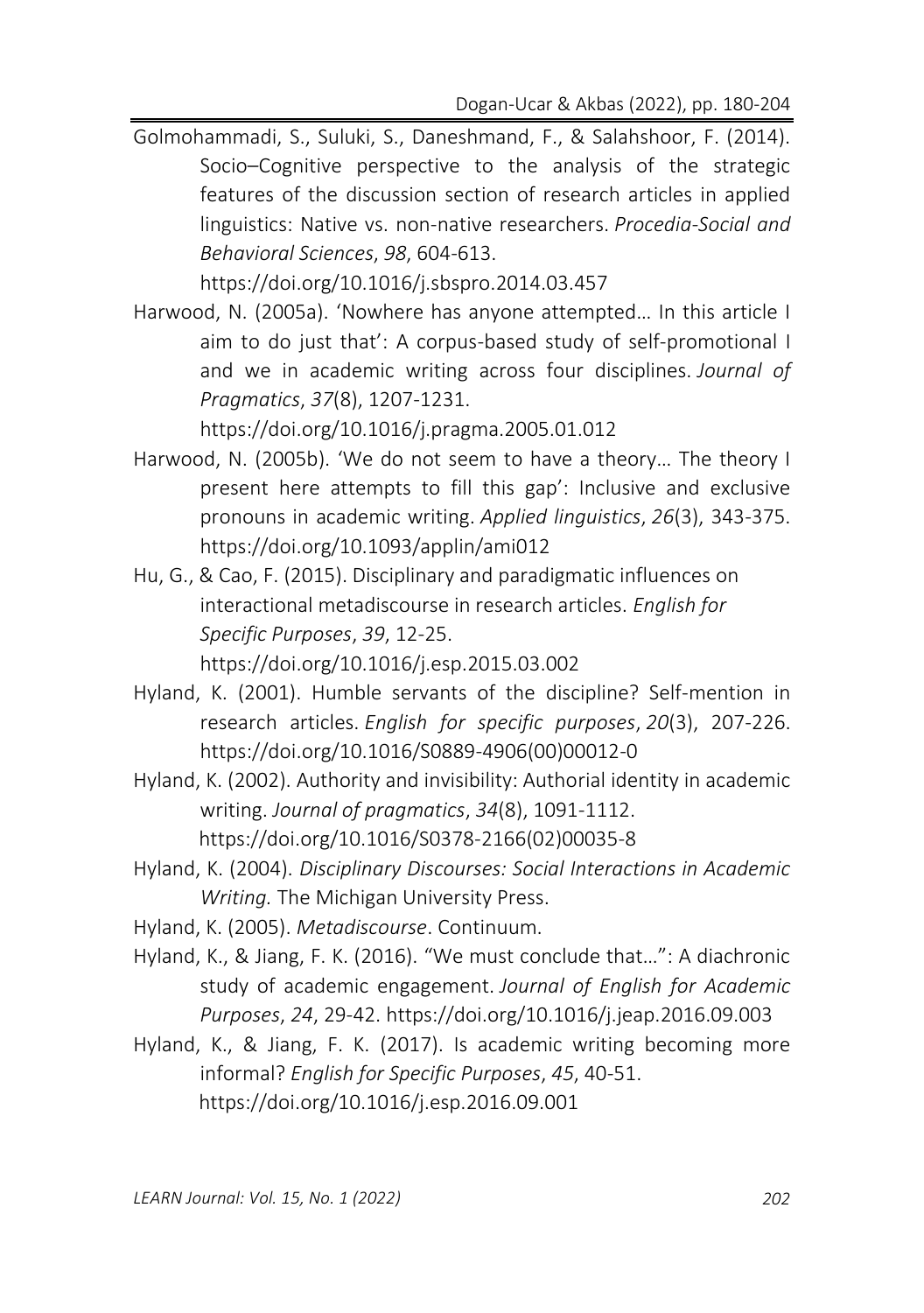- Hyland, K., & Jiang, F. K. (2018). "In this paper we suggest": Changing patterns of disciplinary metadiscourse. *English for Specific Purposes*, *51*, 18-30. <https://doi.org/10.1016/j.esp.2018.02.001>
- Hyland, K., & Tse, P. (2004). Metadiscourse in academic writing: A reappraisal. *Applied Linguistics, 25(2),* 156–177*.* <https://doi.org/10.1093/applin/25.2.156>
- Jasim Al-Shujairi, Y. B. (2020). What, which and where: examining selfmention markers in ISI and Iraqi local research articles in applied linguistics. *Asian Englishes*, *22*(1), 20-34. <https://doi.org/10.1080/>[13488678.2018.1544699](https://doi.org/10.1080/13488678.2018.1544699)
- Jiang, F. K., & Hyland, K. (2017). Metadiscursive nouns: Interaction and cohesion in abstract moves. *English for Specific Purposes*, *46*, 1- 14. <https://doi.org/10.1016/j.esp.2016.11.001>
- Kawase, T. (2015). Metadiscourse in the introductions of PhD theses and research articles. *Journal of English for Academic Purposes*, *20*, 114-124. <https://doi.org/10.1016/j.jeap.2015.08.006>
- Kim, L. C., & Lim, J. M. H. (2013). Metadiscourse in English and Chinese research article introductions. *Discourse Studies*, *15*(2), 129-146. <https://doi.org/10.1177/1461445612471476>
- Kuo, C. H. (1999). The use of personal pronouns: Role relationships in scientific journal articles. *English for Specific Purposes*, *18*(2), 121- 138. [https://doi.org/10.1016/S0889-4906\(97\)00058-6](https://doi.org/10.1016/S0889-4906(97)00058-6)
- Lorés-Sanz, R. (2006). I will argue that': first person pronouns as metadiscoursal devices in research article abstracts in English and Spanish. *ESP Across Cultures*, *3*, 23-40.
- McHugh, M. L. (2012). Interrater reliability: The kappa statistic. *Biochemia Medica, 22*(3), 276-282.
- Mu, C., Zhang, L. J., Ehrich, J., & Hong, H. (2015). The use of metadiscourse for knowledge construction in Chinese and English research articles. *Journal of English for Academic Purposes*, *20*, 135-148. <https://doi.org/10.1016/j.jeap.2015.09.003>
- Mur-Dueñas, P. (2011). An intercultural analysis of metadiscourse features in research articles written in English and in Spanish. *Journal of Pragmatics*, *43*(12), 3068-3079. <https://doi.org/10.1016/j.pragma.2011.05.002>